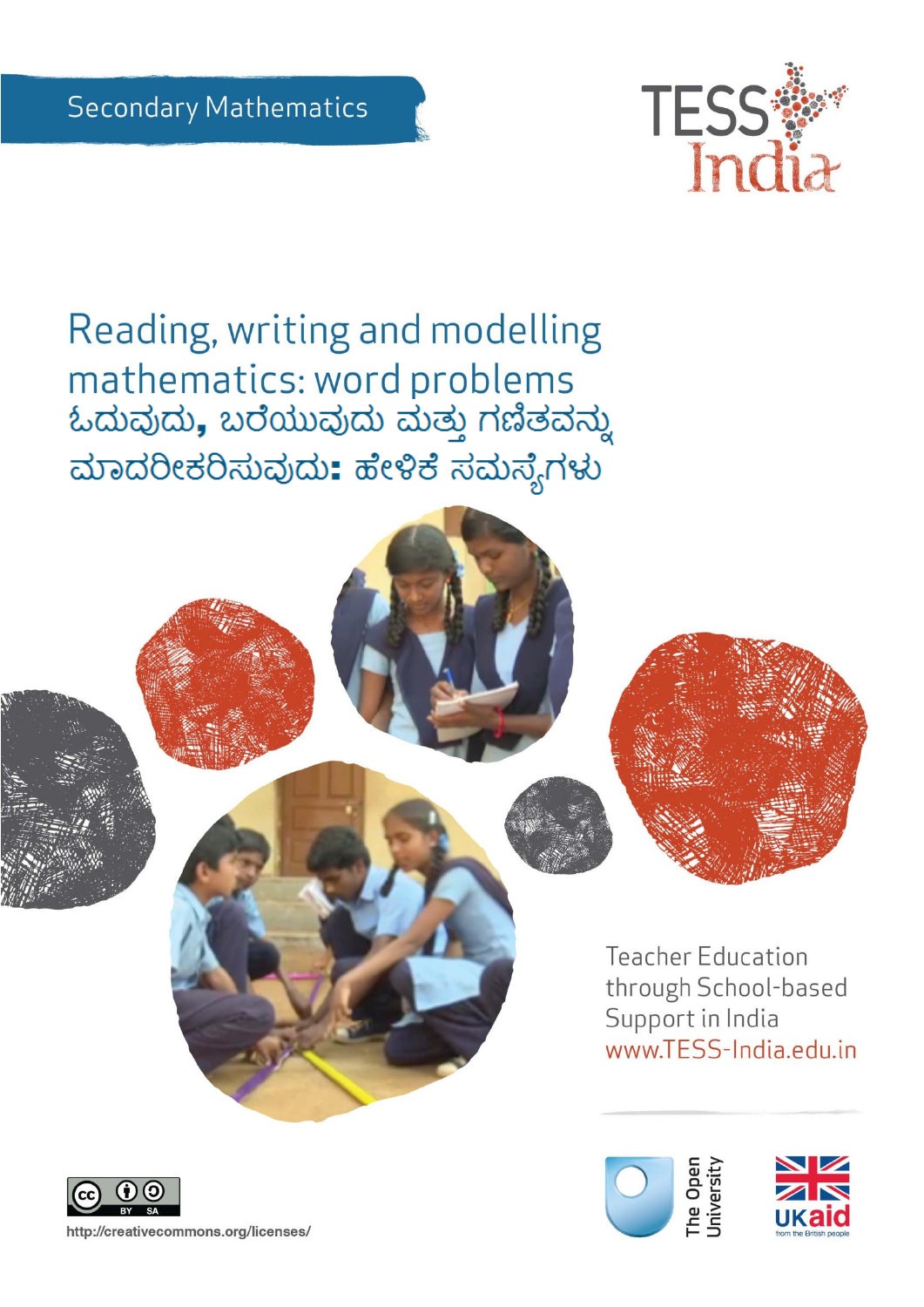ಭಾರತದಲ್ಲಿನ ಪ್ರಾಥಮಿಕ ಮತ್ತು ಪ್ರೌಢಶಾಲಾ ಶಿಕ್ಷಕರ ತರಗತಿಯ ಪದ್ಧತಿಗಳನ್ನು ಉತ್ತಮಪಡಿಸಲು TESS-ಭಾರತ (ಶಾಲಾ ಆಧಾರಿತ ಬೆಂಬಲದೊಂದಿಗೆ ಶ್ರಿಕ್ಷಕರ ಶ್ರಿಕ್ಷಣ)ವು ಗುರಿಯನ್ನು ಹೊಂದಿದೆ. ಇದು ಮುಕ್ತ ಶೈಕ್ಷಣಿಕ ಸಂಪನ್ಮೂಲಗಳ (OER) ಮೂಲಕ ವಿದ್ಯಾರ್ಥಿ ಕೇಂದ್ರಿತ ಮತ್ತು ವಿದ್ಯಾರ್ಥಿಗಳ ಪಾಲ್ಗೊಳ್ಳುವಿಕೆಯ ವಿಧಾನಗಳನ್ನು ಬೆಳೆಸಿಕೊಳ್ಳಲು ಶ್ರಿಕ್ಷಕರಿಗೆ ಬೆಂಬಲ ನೀಡುವ ಉದ್ದೇಶವನ್ನು ಹೊಂದಿದೆ. ಶ್ರಿಕ್ಷಕರಿಗೆ ಶಾಲಾ ಪಠ್ಯಪುಸ್ತಕದ ಜೊತೆಗೆ TESS-ಭಾರತ OERಗಳು ಒಂದು ಒಡನಾಡಿಯನ್ನು ಒದಗಿಸುತ್ತವೆ. ಶ್ರಿಕ್ಷಕರು ಅವರ ವಿದ್ಯಾರ್ಥಿಗಳೊಂದಿಗೆ ತರಗತಿಯಲ್ಲಿ ಪ್ರಯತ್ನಿಸಲು ಚಟುವಟಿಕೆಗಳನ್ನು ಒದಗಿಸುತ್ತವೆ, ಇದರ ಜೊತೆಗೆ ಬೇರೆ ಶ್ರಿಕ್ಷಕರು ಅವರ ವಿದ್ಯಾರ್ಥಿಗಳೊಂದಿಗೆ ತರಗತಿಯಲ್ಲ ಪ್ರಯತ್ನಿಸಲು ಚಟುವಟಿಕೆಗಳನ್ನು ಒದಗಿಸುತ್ತವೆ, ಇದರ ಜೊತೆಗೆ ಬೇರೆ ಶ್ರಿಕ್ಷಕರು ಒಂದು ವಿಷಯವನ್ನು ಹೇಗೆ ಬೋಧಿಸಿದರು ಎಂಬುದನ್ನು ಪ್ರಕರಣ ಅಧ್ಯಯನಗಳ ಮೂಲಕ ಮತ್ತು ಅವರು ತಮ್ಮ ಪಾಠಯೋಜನೆಗಳು ತಯಾರಿಸಲು ಹಾಗೂ ವಿಷಯ ಜ್ಞಾನವನ್ನು ಬೆಳೆಸಿಕೊಳ್ಳಲು ಸಂಪನ್ಮೂಲಗಳ ಸಂಪರ್ಕದೊಂದಿಗೆ ಹೇಗೆ ಬೆಂಬಲ ಪಡೆದರು ಎಂಬುದನ್ನು ತೋರಿಸುತದೆ.

ಭಾರತದ ಪಠ್ಯಕ್ರಮ ಮತ್ತು ಸಂದರ್ಭಗಳನ್ನು ಸಂಭೋದಿಸಲು ಭಾರತೀಯ ಮತ್ತು ಅಂತರರಾಷ್ಟ್ರೀಯ ಲೇಖಕರ ಸಹಯೋಗದೊಂದಿಗೆ TESS-ಭಾರತ OERಗಳನ್ನು ರಚಿಸಲಾಗಿದೆ. ಅವುಗಳು ಅಂತರ್ ಜಾಲ ಮತ್ತು ಮುದ್ರಣದ ಮೂಲಕವೂ ಲಭ್ಯವಿದೆ [\(http://www.tess](http://www.tess-india.edu.in/)[india.edu.in/\)](http://www.tess-india.edu.in/). *TESS-ಭಾರತ* ಯೋಜಿತ ಕಾರ್ಯದಲ್ಲಿ ಪಾಲ್ಗೊಳ್ಳುತ್ತಿರುವ ಪ್ರತಿಯೊಂದು ಭಾರತದ ರಾಜ್ಯಕ್ಕೆ ಸೂಕ್ತವಾಗುವಂತೆ OERಗಳು ಅನೇಕ ಭಾಷಾಂತರಗಳಲ್ಲಿ ಲಭ್ಯವಿದೆ. ಸ್ಥಳೀಯ ಅಗತ್ಯತೆಗಳು ಮತ್ತು ಸಂದರ್ಭಗಳನ್ನು ಪೂರೈಸಲು ಬಳಕೆದಾರರನ್ನು OERಗಳನ್ನು ಹೊಂದಿಸಿಕೊಳ್ಳಲು (adapt) ಮತ್ತು ಸ್ಥಳೀಕರಿಸಲು (localize) ಆಹ್ವಾನಿಸಲಾಗಿದೆ.

TESS-ಭಾರತವು United Kingdom (UK) ಯ ಮುಕ್ತ ವಿಶ್ವವಿದ್ಯಾಲಯದಿಂದ ಹಣಕಾಸು ನೆರವನ್ನು ಪಡೆದಿದೆ.

#### ವಿಡಿಯೋ ಸಂಪನ್ಮೂಲಗಳು

ಈ ಘಟಕದಲ್ಲಿನ ಕೆಲವು ಚಟುವಟಿಕೆಗಳು <u>ಮಾಡಿತು. ಚಿಹ್ನೆ</u>ಯೊಂದಿಗೆ ಜೊತೆಗೂಡಿಸಲ್ಪಟ್ಟಿವೆ. ನಿರ್ದಿಷ್ಟ ಬೋಧನಾಶಾಸ್ತ್ರದ ವಿಷಯ ಪ್ರಸ್ತಾಪಗಳಿಗಾಗಿ TESS-*ಭಾರತ* ವಿಡಿಯೋ ಸಂಪನ್ಮೂಲಗಳನ್ನು ನೀವು ವೀಕ್ಷಿಸುವುದರಿಂದ ನಿಮಗೆ ಉಪಯುಕ್ತವೆಂದು ಕಂಡುಕೊಳ್ಳಲು ಅದು ಸೂಚಿಸುತದೆ.

ಭಾರತದಲ್ಲಿನ ತರಗತಿಗಳ ವಿವಿಧ ಸಂದರ್ಭಗಳ ವ್ಯಾಪ್ತಿಯನ್ನು ಒಳಗೊಂಡ ಪ್ರಮುಖ ಬೋಧನಾಶಾಸ್ತ್ರದ ತಂತ್ರಗಳನ್ನು *TESS-ಭಾರತ* ವಿಡಿಯೋ ಸಂಪನ್ಮೂಲಗಳು ದೃಷ್ಟಾಂತಗಳ ಮೂಲಕ ಸ್ಪಷ್ಟೀಕರಿಸುತ್ತವೆ. ನಿಮ್ಮನ್ನು ಅಂತಹ ಸಮರೂಪದ ಅಭ್ಯಾಸಗಳೊಂದಿಗೆ ಪ್ರಯೋಗ ಮಾಡಲು ಅವುಗಳು ಸ್ಫೂರ್ತಿದಾಯಕವಾಗುತ್ತವೆಂದು ಆಶಿಸುತ್ತೇವೆ. ಪಠ್ಯಪುಸ್ತಕ ಆಧಾರಿತ ಘಟಕಗಳ ಮೇಲೆ ಕೆಲಸ ಮಾಡುವಾಗ ನಿಮ್ಮ ಅನುಭವಗಳನ್ನು ಅವುಗಳು ವೃದ್ಧಿಸುತ್ತವೆ ಮತ್ತು ಪೂರಕವಾಗಿ ಬೆಂಬಲ ನೀಡಲು ನಿರ್ಧರಿಸಲ್ಪಟ್ಟಿವೆ. ಆದರೆ, ಅವನ್ನು ಪಡೆಯಲು ನೀವು ಅಸಮರ್ಥರಾದರೆ ನಿಮ್ಮ ಅನುಭವಗಳು ಸಂಪೂರ್ಣವಾಗುವುದಿಲ್ಲ.

*TESS- TESS-* ನ್ನೆಟ್(website) ನಿಂದ ಪಡೆಯಬಹುದು (downloaded), (http://www.tess-india.edu.in/). ಪರ್ಯಾಯವಾಗಿ, ಈ ವಿಡಿಯೋಗಳನ್ನು ನೀವು ಸಿಡಿ ಅಥವಾ ಮೆಮೊರಿ ಕಾರ್ಡ್ (memory card)ಗಳ ಮೂಲಕವೂ ಪಡೆಯಬಹುದು.

#### *Version 2.0 SM13v1*

*Except for third party materials and otherwise stated, this content is made available under a Creative Commons Attribution-ShareAlike licence: http://creativecommons.org/licenses/by-sa/3.0/*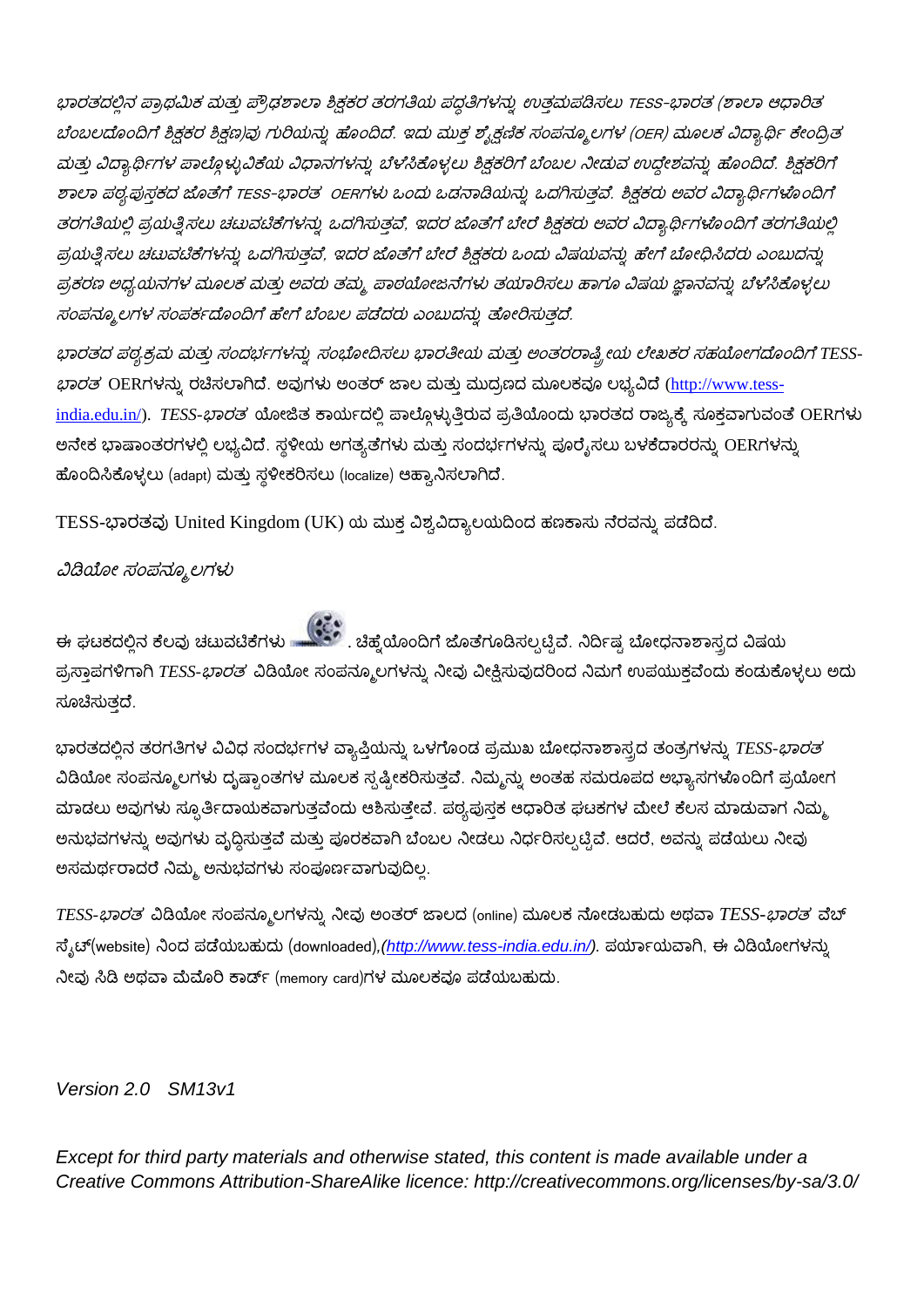# ಈ ಘಟಕ ಯಾವುದರ ಬಗ್ಗೆ?

ಸಾಮಾನ್ಯವಾಗಿ ವಿದ್ಯಾರ್ಥಿಗಳಿಗೆ ಹಾಗೂ ಪ್ರೌಢರಿಗೂ ಸಹ ಗಣಿತ ಬಹಳ ಕಷ್ಟವೆಂಬ ಭಾವನೆ ಇದೆ. ಏಕೆಂದರೆ, ಗಣಿತೀಯ ಸತ್ಯಾಂಶಗಳನ್ನು ನಿಜಜೀವನದ ಸಂದರ್ಭಗಳಿಗೆ ಅನ್ವಯಿಸಲು ಅಥವಾ ನಿಜಜೀವನದ ಸಂದರ್ಭಗಳನ್ನು ಗಣಿತೀಯವಾಗಿ ಒರೆ ಹಚ್ಚಲು ಅವರು ಸಮರ್ಥರಾಗಿರುವುದಿಲ್ಲ. ಹಲವು ಬಾರಿ ನಿಜ ಜೀವನ ಹಾಗೂ ಗಣಿತ ತರಗತಿ ನಡುವಿನ ಅಂತರವನ್ನು ಕಡಿಮೆ ಮಾಡಲು ಹೇಳಿಕೆ ಸಮಸ್ಯೆಗಳು ಸೇತುವೆಯಾಗಿವೆ. ಆದರೂ, ಸಾಮಾನ್ಯವಾಗಿ ವಿಶ್ವದ ಎಲ್ಲೆಡೆ ಹೇಳಿಕೆ ಸಮಸ್ಯೆಗಳನ್ನು ಒಳಗೊಂಡ ಪರೀಕ್ಷೆಗಳಲ್ಲಿ ವಿದ್ಯಾರ್ಥಿಗಳ ನಿರ್ವಹಣೆ ತೃಪ್ತಿಕರವಾಗಿಲ್ಲ. ವಿದ್ಯಾರ್ಥಿಗಳು ಹೇಳಿಕೆ ಸಮಸ್ಯೆಗಳನ್ನು ಒಳಗೊಂಡ ಗಣಿತ ಕ್ರಿಯೆಗಳನ್ನು ಮಾಡುವ ತಾಂತ್ರಿಕ ಸಾಮರ್ಥ್ಯಗಳಲ್ಲಿ ಪರಿಣಿತಿ ಹೊಂದಿದ್ದರೂ ಸಹ , ಅವರು ತಾಂತ್ರಿಕ ಸಾಮರ್ಥ್ಯ ಅನ್ವಯಿಸುವ ಅಗತ್ಯವಿರುವುರಿಂದ ಹೇಳಿಕೆ ಸಮಸ್ಯೆಗಳನ್ನು ಬಿಡಿಸುವುದು ಕಷ್ಟವೆನಿಸಬಹುದು. (Morales ಮತ್ತಿತರರು… 1985) ಗಣಿತದಲ್ಲಿ ಹೇಳಿಕೆ ಲೆಕ್ಕಗಳನ್ನು ಕುರಿತ ಸಮಸ್ಯೆಗಳ ಬಗ್ಗೆ ಸಾಕಷ್ಟು ಸಂಶೋಧನೆಗಳು ಗಮನ ಹರಿಸಿವೆ.

ವಿದ್ಯಾರ್ಥಿಗಳಿಗೆ ಗಣಿತದಲ್ಲಿ ಹೇಳಿಕೆ ಸಮಸ್ಯೆಗಳನ್ನು ಓದಲು ಮತ್ತು ಬರೆಯಲು ಮಾರ್ಗೋಪಾಯಗಳನ್ನು ನೀಡಲು ಮತ್ತು ಹೇಳಿಕೆ ಸಮಸ್ಯಗೆಳನ್ನು ಬಿಡಿಸುವುದನ್ನು ಕಲಿಸಲು ಈ ಘಟಕವು ವಿಚಾರವನ್ನು ಒದಗಿಸುತ್ತದೆ.ಇದು ಗಣಿತೀಯ ಮಾದರಿಗಳನ್ನು ಬಳಸುವ ಮುಖೇನ ಹೇಳಿಕೆ ಸಮಸ್ಯೆಗಳು ನಿಜಜೀವನವನ್ನು ಪ್ರತಿನಿಧಿಸಬೇಕೆಂದೇನಿಲ್ಲ ಆದರೆ, ಅವು ಮಾದರಿಗಳು ಮಾತ್ರ ಎಂದು ಅರ್ಥ್ಯೆಸಿಕೊಳ್ಳುವಲ್ಲಿ ವಿದ್ಯಾರ್ಥಿಗಳಿಗೆ ಸಹಾಯ ಮಾಡುತ್ತವೆ.

ಈ ಘಟಕದಲ್ಲಿ ಬಳಸಿರುವ ಹೆಚ್ಚಿನ ಹೇಳಿಕೆ ಸಮಸ್ಯೆಗಳನ್ನು NCERT ಯ 9, 10 ನೇ ತರಗತಿಗಳ ಪಠ್ಯಪುಸ್ತಕದಿಂದ ಆರಿಸಿದೆ.

# ಈ ಘಟಕದಲ್ಲಿ ನೀವು ಏನನ್ನು ಕಲಿಯಬಹುದು?

- ಹೇಳಿಕೆ ಸಮಸ್ಯೆಗಳನ್ನು ಓದುವ , ಬರೆಯುವ ಹಾಗೂ ಬಿಡಿಸುವ ಕುರಿತು ವಿದ್ಯಾರ್ಥಿಗಳಿಗೆ ತಿಳಿಸಲು ಕೆಲವು ವಿಚಾರಗಳು .
- ವಿದ್ಯಾರ್ಥಿಗಳಿಗೆ ಹೇಳಿಕೆ ಸಮಸ್ಯೆಗಳನ್ನು ಹೇಗೆ ಗಣಿತೀಯ ಮಾದರಿ ಸಾಧನಗಳನ್ನಾಗಿ ಬಳಸಿಕೊಳ್ಳಬಹುದೆಂದು ಕೆಲವು ಸಲಹೆಗಳು.
- ವಿದ್ಯಾರ್ಥಿಗಳು ತಮ್ಮ<sub>,</sub> ಕಲಿಕಾ ಪ್ರಕ್ರಿಯೆಗಳ ಕುರಿತು ಯೋಚಿಸಲು ಹಾಗೂ ಆಲೋಚನಾತ್ಮಕ ಕಲಿಕಾರ್ಥಿಗಳಾಗುವಂತೆ ನೀವು ಹೇಗೆ ಸಹಾಯ ಮಾಡಬಹುದೆಂದು ಕೆಲವು ವಿಚಾರಗಳು.

ಈ ಘಟಕದಲ್ಲಿನ ಕಲಿಕೆಯನ್ನು ಸಂಪನ್ಮೂಲ 1 ರಲ್ಲಿ ವಿಶ್ಲೇಷಿಸಿರುವ NCFTE (2005,2009) ರ ಬೋಧನಾ ಅಗತ್ಯತೆಗಳೊಂದಿಗೆ ಜೋಡಿಸಿದೆ.

# 1 ಹೇಳಿಕೆ ಲೆಕ್ಕಗಳಲ್ಲಿನ ಸಮಸ್ಯೆಗಳು

ವಿದ್ಯಾರ್ಥಿಗಳಿಗೆ ಹೇಳಿಕೆ ಸಮಸ್ಯೆಗಳನ್ನು ಹೇಗೆ ಬಿಡಿಸಬೇಕೆಂದು ಅರ್ಥೈಸಿಕೊಳ್ಳಲು ಕಷ್ಟವೆನಿಸಬಹುದು (Morales ಮತ್ತಿತರರು..,1985). ನಿತ್ಯಜೀವನ ಆಧಾರವೆಂದು ಪ್ರತಿಪಾದಿಸುವ ಆದರೆ, ವಾಸ್ತವಿಕವಾಗಿ ಮಿಥ್ಯೆಯಾಗಿರುವ ವಿವರಣೆಗಳಿಂದ ವಿದ್ಯಾರ್ಥಿಗಳು ವಿಚಲಿತರಾಗಬಹುದು. ಉದಾಹರಣೆಗೆ, ಹಲವು ರೂಪಾಂತರಗಳನ್ನು ಹೊಂದಿರುವ ಕೆಳಕಂಡ ಹೇಳಿಕೆ ಸಮಸ್ಯೆಯನ್ನು ಪರಿಗಣಿಸಿ

ಒಂದು ಕಚೇರಿಯ ನೆಲಮಹಡಿಯಲ್ಲಿ ಎಂಭತ್ತನಾಲ್ಕು ಜನ ಲಿಪ್ಸ್ ಗಾಗಿ ಕಾಯುತ್ತಿದ್ದಾರೆ. ಲಿಪ್ಸ್ ಒಂದು ಬಾರಿಗೆ ಗರಿಷ್ಟ 9 ಜನರನ್ನು ಕರೆದೊಯ್ಯಬಲ್ಲದು. ಲಿಪ್ಟ್ ಗಾಗಿ ಕಾಯುತ್ತಿರುವ ಎಲ್ಲರನ್ನೂ ಕರೆದೊಯ್ಯಲು ಲಿಪ್ಟ್ ಎಷ್ಟು ಬಾರಿ ಓಡಾಡಬೇಕಾಗುತ್ತದೆ?

ಒಂದು ಆಫೀಸಿನ ಜನರು ಲಿಪ್ಟ್ ಗಾಗಿ ಕಾಯುವುದು – ಈ ಹೇಳಿಕೆ ಸಮಸ್ಯೆ ನಿತ್ಯ ಜೀವನ ಸಂದರ್ಭದಲ್ಲಿ ನಿಜವೆನಿಸಿದರೂ ಸಹ, ಅದು ವಾಸ್ತವತೆಯಿಂದ ಕೂಡಿರುವುದಿಲ್ಲ.. ಅಷ್ಟು ದೊಡ್ಡ ಸರದಿ ಸಾಲಿದ್ದಾಗ , ಕೆಲವರು ಲಿಪ್ಟ್ ಗಾಗಿ ಕಾಯುವ ಬದಲು ಮೆಟ್ಟಿಲನ್ನು ಬಳಸುವ ಆಯ್ಕೆಯನ್ನು ಮಾಡಬಹುದು ಅಥವಾ ಮೇಲಿನ ಮಹಡಿಗೆ ಹೋಗುವವರು ಲಿಪ್ಟ್ ಗಾಗಿಯೇ ಕಾಯಲು ನಿರ್ಧರಿಸಬಹುದು.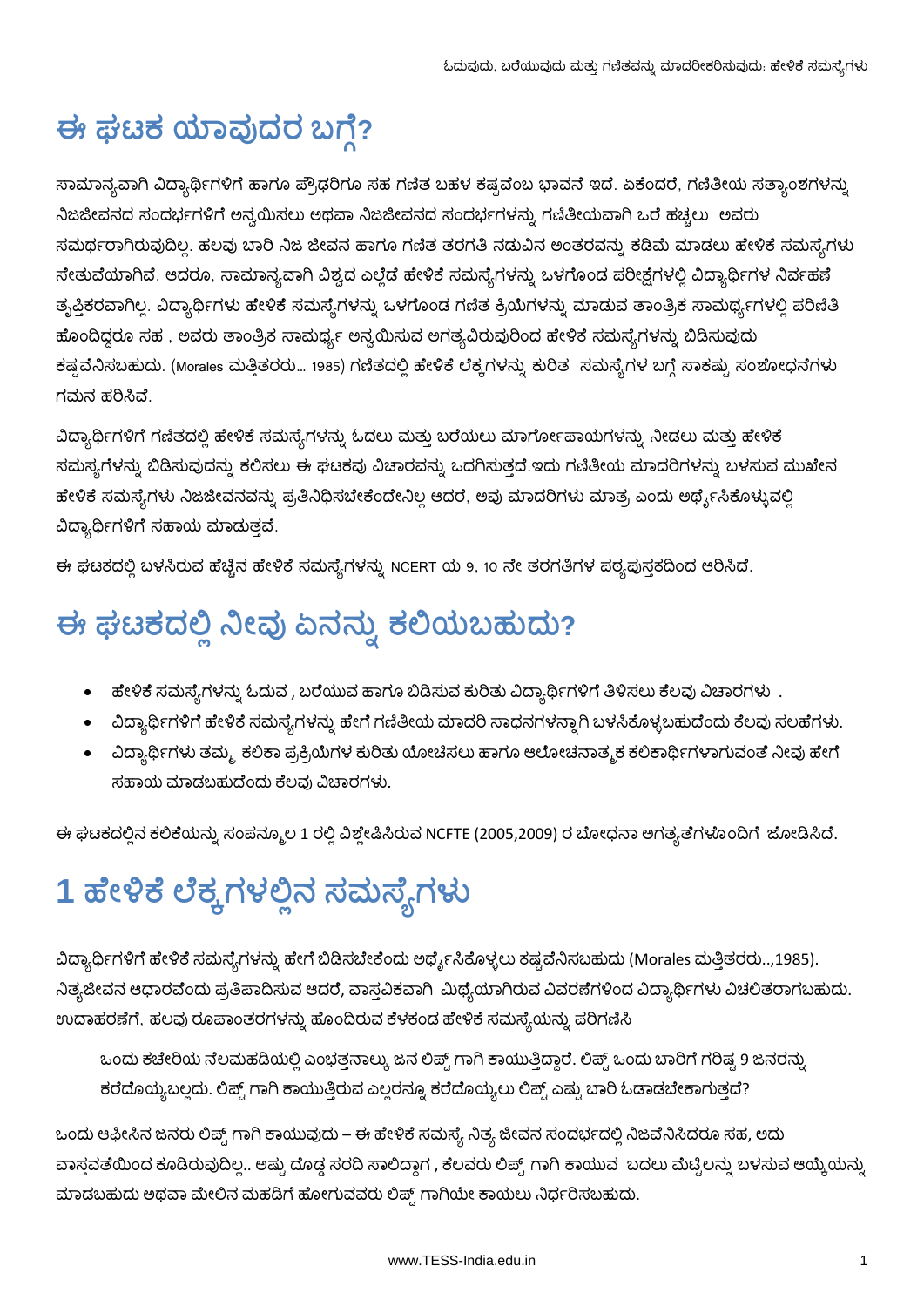ಸಾಮಾನ್ಯವಾಗಿ ಗಣಿತದ ಹೇಳಿಕೆ ಸಮಸ್ಯೆಗಳಲ್ಲಿ ನಿಜಜೀವನದ ಇಂತಹ ಸನ್ನಿವೇಶಗಳನ್ನು ಸಮಂಜಸವೆಂದು ಪರಿಗಣಿಸಲಾಗುವುದಿಲ್ಲ.. ಆದ್ದರಿಂದ ನೀಡಿರುವ ಸನ್ನಿವೇಶಗಳಲ್ಲಿ ಗಣಿತಕ್ಕೆ ಯಾವ ಭಾಗ ಸಮಂಜಸವಾಗಿದೆ ಮತ್ತು ಯಾವುದು ಸಮಂಜಸವಲ್ಲ ಎಂದು ಪರಿಗಣಿಸಲು ವಿದ್ಯಾರ್ಥಿಗಳಿಗೆ ಕೆಲವೊಮ್ಮೆ ಸಹಾಯ ನೀಡಬೇಕಾಗುತ್ತದೆ. – ಅಂದರೆ, ಪ್ರಮುಖ ಅಂಶಗಳತ್ತ ಗಮನ ನೀಡುವುದು ಮತ್ತು ಉಳಿದದ್ದನ್ನು ಉಪೇಕ್ಷಿಸುವುದು. ಇದಕ್ಕಾಗಿ ವಿದ್ಯಾರ್ಥಿಗಳಿಗೆ ಕೆಲವು ಸಾಧನಗಳ ಅಗತ್ಯವಿದೆ:

- ಹೇಳಿಕೆ ಸಮಸ್ಯೆ ಕುರಿತು ಅರಿವು ಮೂಡಿಸಲು.
- ಗಣಿತದ ಅಂಶಗಳನ್ನು ಗಮನಿಸಲು.
- ಹೇಳಿಕೆ ಸಮಸ್ಯೆಗಳು ಗಣಿತೀಯ ವಿಚಾರಗಳ ಮಾದರಿಗಳು ಎಂಬ ಅರಿವು ಮೂಡಿಸಲು.

ಸಾಮಾನ್ಯವಾಗಿ ಹೇಳಿಕೆ ಸಮಸ್ಯೆಗಳು ಗಣಿತೀಯ ಮಾದರಿಗಳ ಉದಾಹರಣೆಗಳಾಗಿವೆ. ಶಾಲೆ ಹೊರತಾಗಿಯೂ ಇತರ ಕ್ಷೇತ್ರಗಳಲ್ಲಿ ಗಣಿತವನ್ನು ಹೇಗೆ ಹೆಚ್ಚಾಗಿ ಬಳಸಲಾಗುತ್ತಿದೆ ಎನ್ನುವುದನ್ನು ವಿದ್ಯಾರ್ಥಿಗಳಿಗೆ ನೆನಪಿಸಲು ಇದು ಮುಖ್ಯವಾಗಬಹುದು. ಸಂಕೀರ್ಣ ಸಂದರ್ಭಗಳು ಮತ್ತು ಕೆಲವೊಮ್ಮೆ ಅಸಂಬದ್ಧ/ಕ್ರಮಬದ್ಧವಲ್ಲದ ಸಂಖ್ಯೆಗಳನ್ನು ಹೇಗೆ ಸರಳವಾಗಿ ನಿಭಾಯಿಸಬಹುದು ಮತ್ತು ಸಮಸ್ಯೆಗಳಿಗೆ ಹೇಗೆ ಕುಶಲತೆಯಿಂದ ಪರಿಹಾರ ಕಂಡುಹಿಡಿಯಬಹುದು ಎನ್ನುವುದಕ್ಕೆ ,ಅಲ್ಲದೆ ಹೊರಜಗತ್ತಿನಲ್ಲಿ ಏನಾಗುತ್ತದೆ (ಅಥವಾ ಏನಾಗಬಹುದು) ಎನ್ನುವುದರ ಮಾದರಿಯಾಗಬಹುದು. ಹೇಳಿಕೆ ಸಮಸ್ಯೆಗಳನ್ನು ವಿಸಂಕೇತ (de code) ಗೊಳಿಸುವುದರೊಂದಿಗೆ ಅವರೇ ಸಮಸ್ಯೆಗಳನ್ನು ರಚೆಸುವುದರಿಂದ ವಿದ್ಯಾರ್ಥಿಗಳಲ್ಲಿ ಇದರ ಕುರಿತು ಹೆಚ್ಚಿನ ಅರಿವು ಪಡೆಯಬಹುದು.

ನಿಲ್ಲಿ.. ಆಲೋಚಿಸಿ.

ನಿಮ್ಮ ತರಗತಿ ಕುರಿತಂತೆ ಆಲೋಚಿಸುತ್ತಾ, ನಿಮ್ಮ ವಿದ್ಯಾರ್ಥಿಗಳು ಹೇಳಿಕೆ ಸಮಸ್ಯೆಗಳನ್ನು ಹೇಗೆ ಗ್ರಹಿಸುತ್ತಾರೆ ? ಅವರು ಅದನ್ನು ಇಷ್ಟಪಡುತ್ತಾರಾ ? ಅವರು ಅದರೊಂದಿಗೆ ಶ್ರಮಪಡುತ್ತಿದ್ದಾರಾ? ಇದು ಹೀಗೆ ಎಂದು ಏಕೆ ಯೋಚಿಸುತ್ತೀರ?

# 2 ಹೇಳಿಕೆ ಸಮಸ್ಯೆಗಳನ್ನು ಓದುವುದು ಮತ್ತು ವಿಸಂಕೇತಿಸುವುದು

### (decoding)



ಚೆತ್ರ 1 ಸಮಸ್ಯೆಯನ್ನು ಬಿಡಿಸುವುದು.

ಗಣಿತೀಯ ಮಾದರಿಯನ್ನು ಅರ್ಥಮಾಡಿಕೊಳ್ಳುವುದಕ್ಕೋಸ್ಕರ, ಅನಂತರ ಪರಿಹಾರ ಒದಗಿಸಲು ಅಗತ್ಯವಿರುವ ಯಾವ ವಿಚಾರಗಳು ಬೇಕೆಂದು ತಿಳಿಯುವುದಕ್ಕೋಸ್ಕರ, ಮಾಹಿತಿಯನ್ನು ವಿಸಂಕೇತಗೊಳಿಸುವುದನ್ನು ಹೇಳಿಕೆ ಸಮಸ್ಯೆಗಳ "ಓದುಗಾರಿಕೆ" ಒಳಗೊಂಡಿರುತ್ತದೆ. ಕೆಲವು ಹೇಳಿಕೆ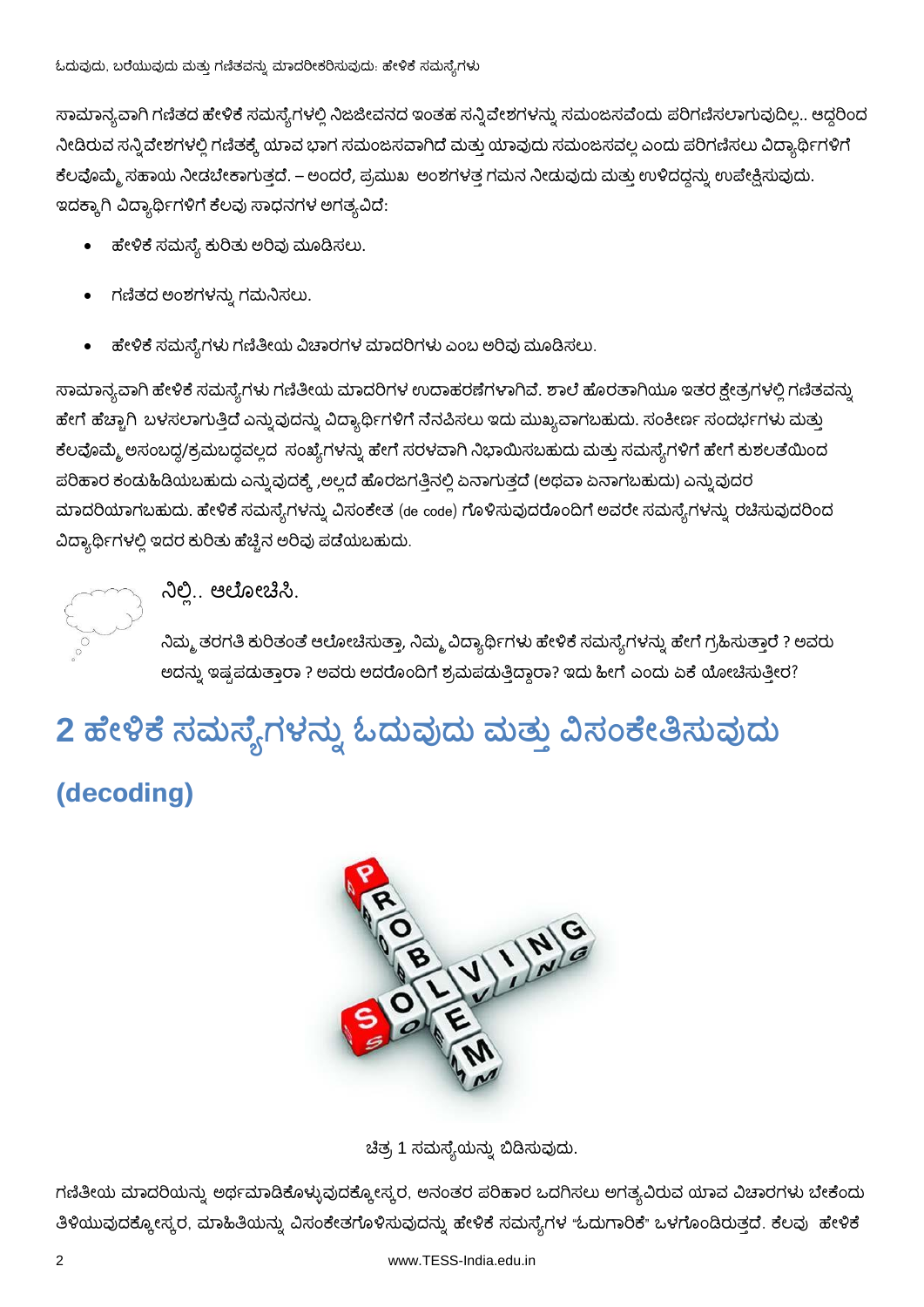ಸಮಸ್ಯೆಗಳು ಅಸಮಂಜಸ ಮಾಹಿತಿಗಳನ್ನು ಒಳಗೊಂಡಿರುತ್ತವೆ ಮತ್ತು ಕೆಲವು ಒಳಗೊಂಡಿರುವುದಿಲ್ಲ. ಹೇಳಿಕೆ ಸಮಸ್ಯೆಯಲ್ಲಿನ ಗಣಿತೀಯ ಮಾಹಿತಿಯ ಸಮಂಜಸತೆಯನ್ನು (ಅಥವಾ ಸಮಂಜಸತೆಯ ಶ್ರೇಣಿಯತ್ತ) ಗುರುತಿಸುವ ನಿಟ್ಟಿನಲ್ಲಿ ನಿಮ್ಮ ವಿದ್ಯಾರ್ಥಿಗಳ ಮನಸ್ಸನ್ನು ತರಬೇತುಗೊಳಿಸುವುದು ಮುಖ್ಯವಾಗಿದೆ.

ಈ ಪ್ರಕ್ರಿಯೆಯ ಮೊದಲ ಹಂತವು ವಿದ್ಯಾರ್ಥಿಯು ಸಮಸ್ಯೆಯಲ್ಲಿನ ಪ್ರಮುಖ ಪದಗಳನ್ನು ಪತ್ತೆಹಚ್ಚುವುದನ್ನು ಒಳಗೊಂಡಿದೆ. ವಿದ್ಯಾರ್ಥಿಯು ಯಾವ ವಿವರ ಸಮಂಜಸವಾಗಿದೆ ಅಥವಾ ಯಾವುದು ಸಮಂಜಸವಾಗಿಲ್ಲವೆಂದು ನಿರ್ಧರಿಸಬೇಕು. ನಂತರ , ವಿದ್ಯಾರ್ಥಿಗಳು ಹೇಳಿಕೆ ಸಮಸ್ಯೆಗಳನ್ನು ಚಿಕ್ಕಭಾಗಗಳಾಗಿ ಪುನರ್ ರಚಿಸಿಕೊಂಡು ಸಮಸ್ಯೆ ಬಿಡಿಸಲು ಪ್ರಾರಂಭಿಸುತ್ತಾರೆ. ಹೆಚ್ಚಿನ ಸಂದರ್ಭಗಳಲ್ಲಿ ಕೆಲವು ವಿದ್ಯಾರ್ಥಿಗಳಿಗೆ ಹೇಳಿಕೆ ಸಮಸ್ಯೆಗಳಲ್ಲಿ ಎಲ್ಲಾ ಪದಗಳನ್ನು, ಅದರಲ್ಲಿಯೂ ಸಮಸ್ಯೆ ಅವರ ಮಾತೃಭಾಷೆಯಲ್ಲಿ ಇಲ್ಲದಾಗ ಅರ್ಥಮಾಡಿಕೊಳ್ಳಲು ಸಾಧ್ಯವಾಗದೆ ಇರಬಹುದು. ಆದ್ದರಿಂದ, ಸಮಸ್ಯೆಯಲ್ಲಿನ ಕನ್ನಡ ಅಥವಾ ಆಂಗ್ಲ ಪದಗಳ ಕುರಿತು ಅವರಿಗೆ ಗೊಂದಲವಿದ್ದಾಗ ನೀವು ಅವರಲ್ಲಿ ವಿಶ್ವಾಸ ತುಂಬುವ ಅಗತ್ಯವಿದೆ.

ಚಟುವಟಿಕೆ 1 ರಲ್ಲಿ ಹೇಳಿಕೆ ಸಮಸ್ಯೆಗಳಲ್ಲಿನ ಅಗತ್ಯ ಮಾಹಿತಿಗಳನ್ನು ಗುರುತಿಸಲು ಹಾಗೂ ಅವುಗಳನ್ನು ಸಣ್ಣ ಭಾಗಗಳಾಗಿ ವಿಭಜಿಸಲು ವಿದ್ಯಾರ್ಥಿಗಳಿಗೆ ತರಬೇತಿ ನೀಡುವತ್ತ ನೀವು ಕೇಂದ್ರೀಕರಿಸಬೇಕು. ಈ ಚಟುವಟಿಕೆಗಳನ್ನು ವಿದ್ಯಾರ್ಥಿಗಳು ಜೋಡಿಯಾಗಿ ಅಥವಾ ಸಣ್ಣಗುಂಪುಗಳಲ್ಲಿ ಮಾಡಿದಾಗ ಪರಿಣಾಮಕಾರಿಯಾಗಿರುತ್ತದೆ..

ಈ ಘಟಕದಲ್ಲಿನ ಚಟುವಟಿಕೆಗಳನ್ನು ನಿಮ್ಮ ವಿದ್ಯಾರ್ಥಿಗಳ ಮೇಲೆ ಪ್ರಯೋಗಿಸುವ ಮುನ್ನ ಎಲ್ಲಾ ಚಟುವಟಿಕೆಗಳನ್ನು (ಅಥವಾ ಕೆಲವನ್ನು) ನೀವೇ ಪೂರ್ಣಗೊಳಿಸುವುದು ಸೂಕ್ತವಾಗಿದೆ. ಇದನ್ನು ನಿಮ್ಮ ಸಹೋದ್ಯೊಗಿಗಳೊಂದಿಗೆ ಪ್ರಯತ್ನಿಸುವುದು ಇನ್ನೂ ಉತ್ತಮ `ಏಕೆಂದರೆ, ಇದರಿಂದ ಅನುಭವಗಳ ಆಧಾರದ ಮೇಲೆ ಚಿಂತನಶೀಲತೆ ಮಾಡಿಕೊಳ್ಳಲು ಸಹಾಯವಾಗುತ್ತದೆ. ಈ ಚಟುವಟಿಕೆಗಳನ್ನು ನೀವೇ ಪ್ರಯೋಗಿಸುವುದೆಂದರೆ ಕಲಿಕಾರ್ಥಿಯ ಅನುಭವಗಳೊಂದಿಗೆ ಒಳನೋಟ ಪಡೆಯಲು ಮತ್ತು ಇದು ಮುಂದುವರೆದು ನಿಮ್ಮ ಬೋಧನೆ ಮತ್ತು ಶಿಕ್ಷಕರಾಗಿ ನಿಮ್ಮ ಬೋಧನಾ ಅನುಭವಗಳ ಮೇಲೆ ಪ್ರಭಾವ ಬೀರಬಹುದು. ನೀವು ತಯಾರಾದ ನಂತರ ಚಟುವಟಿಕೆಗಳನ್ನು ನಿಮ್ಮ ವಿದ್ಯಾರ್ಥಿಗಳ ಮೇಲೆ ಬಳಸಿ ಹಾಗೂ ಈ ಅಧ್ಯಾಯದ ನಂತರ ಚಟುವಟಿಕೆ ಆಯೋಜನಾ ವಿಧಾನ ಮತ್ತು ಅದರಿಂದಾದ ಕಲಿಕೆಯ ಕುರಿತು ಅವಲೋಕಿಸಿ. ಇದು ಕಲಿಕಾರ್ಥಿ ಕೇಂದ್ರಿತವಾದ ಬೋಧನಾ ಪರಿಸರವನ್ನು ಬೆಳೆಸಲು ನಿಮಗೆ ಸಹಾಯ ಮಾಡುತ್ತದೆ.

### ಚಟುವಟಿಕೆ 1: ಮುಖ್ಯ ಪದಗಳು ಮತ್ತು ಸಮಸ್ಯೆಯನ್ನು ವಿಭಾಗಿಸುವುದು

ನಿಮ್ಮ ವಿದ್ಯಾರ್ಥಿಗಳು ತರಗತಿಯ ಇನ್ನೊಬ್ಬ ಅಥವಾ ಇಬ್ಬರು ಸಹಪಾಠಿಗಳೊಂದಿಗೆ ಚಟುವಟಿಕೆ ಮಾಡಲಿ. ತರಗತಿಯ ಪ್ರತಿ ವಿದ್ಯಾರ್ಥಿಯು ಮತ್ತೊಬ್ಬ ಸಹಪಾಠಿ ಜೊತೆಯಲ್ಲಿರುವುದನ್ನು ಖಾತ್ರಿ ಪಡಿಸಿಕೊಳ್ಳಿ. ನಂತರ, ವಿದ್ಯಾರ್ಥಿಗಳಿಗೆ ಈ ಕೆಳಕಂಡ ಹೇಳಿಕೆ ಸಮಸ್ಯೆಯನ್ನು ಓದಲು ತಿಳಿಸಿ, ನಂತರ ಸಮಸ್ಯೆಯನ್ನು ಬಿಡಿಸಲು ಸಹಾಯಕವಾಗುವ ಅದರಲ್ಲಿನ ಪ್ರಮುಖ ಪದ ಅಥವಾ ಪದಸಮುಚ್ಚಯವನ್ನು ಪಟ್ಟಿ ಮಾಡಿಕೊಳ್ಳಲು ತಿಳಿಸಿ. ಸಮಸ್ಯೆಯಲ್ಲಿನ ಮಾಹಿತಿಯನ್ನು ಸರಳವಾದ ಚಿಕ್ಕಭಾಗಗಳಾಗಿ ಮಾಡಿಕೊಂಡು ಸಮಸ್ಯೆ ಬಿಡಿಸಲು ಸಜ್ಜಾಗಲಿ.

- 1. ಒಂದು ಚೌಕಾಕಾರದ ಉದ್ಯಾನದ ಬದಿಗಳು ಎಂಟು ಅಡಿ ಅಗಲದ ಕಾಲ್ನಡಿಗೆ ಪಥವನ್ನು ಹೊಂದಿವೆ. ಉದ್ಯಾನದ ಒಂದು ಬದಿಯ ಉದ್ದ ಹತ್ತು ಮೀಟರ್ ಇದ್ದಲ್ಲಿ, ಹಮೀದನು ಆ ತೋಟದ ಸುತ್ತಾ ಎರಡು ಬಾರಿ ಓಡಾಡಿದರೆ ಅವನು ಕ್ರಮಿಸಿದ ದೂರವೆಷ್ಟು?
- 2. ಕವಿತಾಳ 16 ನೇ ಹುಟ್ಟುಹಬ್ಬಕ್ಕೆ ಅವಳ ಚಿಕ್ಕಪ್ಪ ಸ್ವಲ್ಪ ಹಣ ನೀಡಿದರು. ಅವಳು ಈ ಹಣವನ್ನು 20% ಸೋಡಿ ನೀಡುತ್ತಿದ್ದ ಅಂಗಡಿಯೊಂದರಿಂದ ₹.950⁄- ಕ್ಕೆ ಒಂದರಂತೆ ಎರಡು ಜೀನ್ಸ್ ಪ್ಯಾಂಟ್ ಖರೀದಿಸಿದಳು . ಪ್ಯಾಂಟ್ ಖರೀದಿಸಿದ ನಂತರ ಅವಳ ಬಳಿ ಇನ್ನೂ ₹150. ಉಳಿದಿದೆ. ಹಾಗಾದರೆ, ಚಿಕ್ಕಪ್ಪ ಅವಳಿಗೆ ನೀಡಿದ ಹಣವೆಷ್ತು?
- 3. ರೀಟಾ ಮಂಗಳವಾರದಂದು 3 ಕೆ.ಜಿ. ಮಾವಿನಹಣ್ಣು ಮತ್ತು 12 ಬಾಳೆಹಣ್ಣುಗಳನ್ನು ರೂ280.ಗಳಿಗೆ ಖರೀದಿಸಿದಳು . ಮೂರು ದಿನಗಳ ನಂತರ ಅದೇ ಅಂಗಡಿಯಿಂದ ರಾಹುಲನು 2 ಕೆ.ಜಿ.ಮಾವಿನಹಣ್ಣು ಮತ್ತು 18 ಬಾಳೆಹಣ್ಣುಗಳನ್ನು ₹.300ಗಳಿಗೆ ಖರೀದಿಸಿದನು. 1 ಕೆ.ಜಿ. ಮಾವಿನಹಣ್ಣು ಮತ್ತು 1 ಡಜನ್ ಬಾಳೆಹಣ್ಣುಗಳ ಬೆಲೆ ಕಂಡುಹಿಡಿಯಲು ಸಹಾಯವಾಗುವ ಸಮೀಕರಣವನ್ನು ಬರೆಯಿರಿ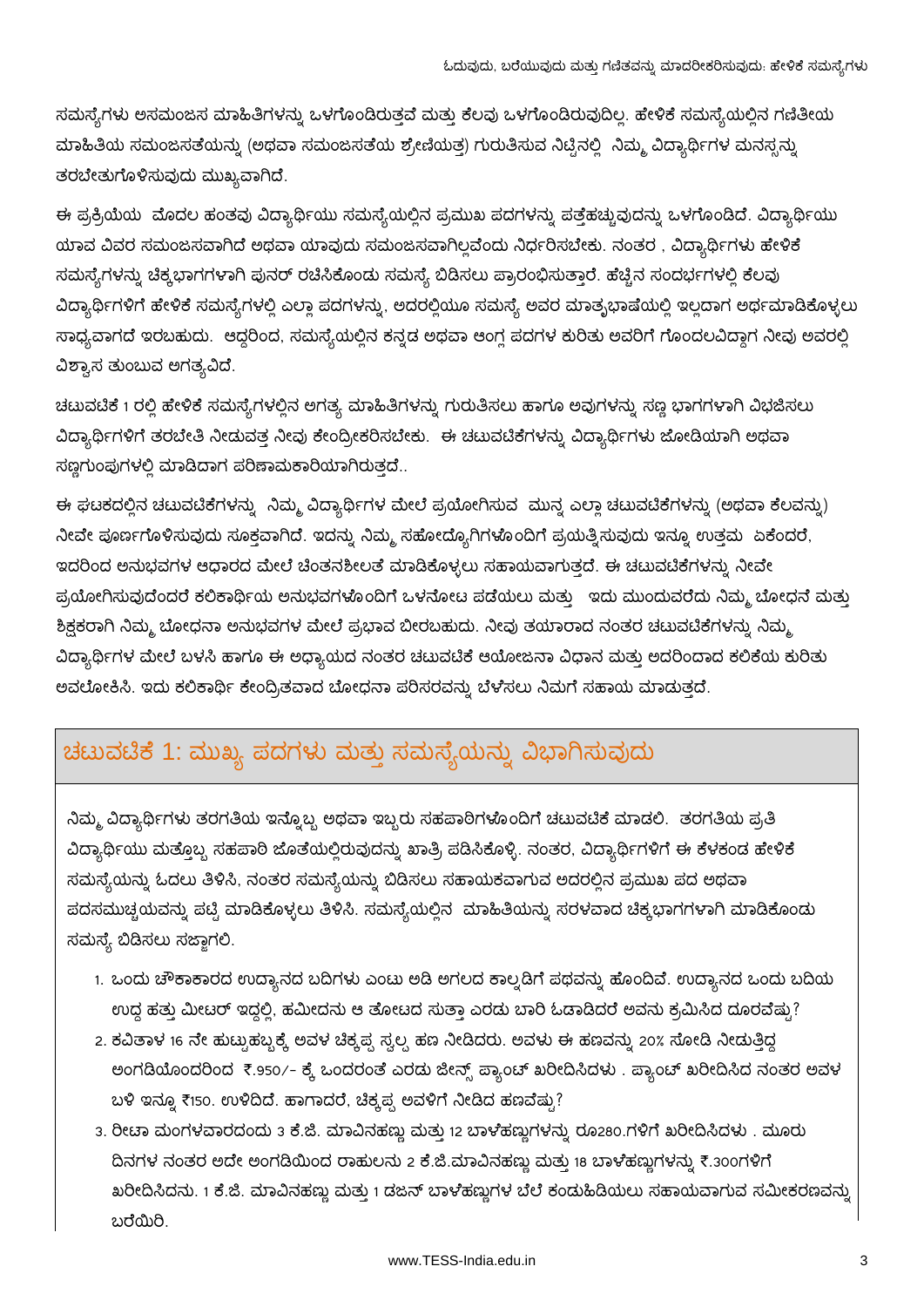ನಿಮ್ಮ ವಿದ್ಯಾರ್ಥಿಗಳು ಇದನ್ನು ಪೂರ್ಣಗೊಳಿಸಿದ ನಂತರ ಈ ಪ್ರಶ್ನೆಗಳನ್ನು ಉತ್ತರಿಸಲು ಹೇಳಿ.

- ನೀವು ಉಪಯುಕ್ತವೆಂದು ಭಾವಿಸುವ ಪ್ರತಿ ಪದ ಅಥವಾ ಪದಸಮುಚ್ಚಯವು ಏಕೆ ಮುಖ್ಯವೆಂದು ಕಾರಣ ನೀಡಿ.
- ಯಾವ ಸಂಖ್ಯಾ ದತ್ತಾಂಶಗಳು ಉಪಯುಕ್ತ ಮತ್ತು ಯಾವುದು ಅಲ್ಲವೆಂದು ತೀರ್ಮಾನಿಸಲು ನಿಮಗೆ ಸಹಾಯ ನೀಡಿದ ಅಂಶಳಾವುವು? ನೀವು ಯಾವುದಾದರು ಉಪಯುಕ್ತ ಮಾಹಿತಿಯನ್ನು ಗುರುತಿಸದೆ ಹೋದಿರಾ?
- ಯಾವುದಾದರೂ ಮಾಹಿತಿಯು `ಉಪಯುಕ್ತ' ಅಥವಾ ` ಅನುಪಯುಕ್ತ ' ವೆಂದು ವರ್ಗೀಕರಿಸಲು ನಿಮಗೆ ಕಷ್ಟವಾಯಿತೇ? ಈ ಮಾಹಿತಿಯನ್ನು ಒಪ್ಪಲು ಅಥವಾ ತಿರಸ್ಕರಿಸಲು ನೀವು ಹೇಗೆ ತೀರ್ಮಾನಿಸಿದಿರಿ?
- ಹೇಳಿಕೆ ಸಮಸ್ಯೆಗಳನ್ನು ಮಾಹಿತಿಯ ಸಣ್ಣ ಭಾಗಗಳಾಗಿ ವಿಭಾಗಿಸಲು ನಿಮಗೆ ಯಾವುದು ಕಷ್ಟ ಅಥವಾ ಸುಲಭವೆನಿಸಿತು?
- ಮೇಲ್ಕಂಡ ಸಮಸ್ಯೆಗಳಲ್ಲಿ ಪ್ರಮುಖ ಪದ ಗುರುತಿಸುವ ಅಥವಾ ವಿಭಾಗಿಸುವ ಮುನ್ನ ನೀವು ಸಮಸ್ಯೆಯನ್ನು ಚಿತ್ರಿಸಿಕೊಂಡಿದ್ದೀರಾ? ಈ ಚಿತ್ರಣ ಹೇಗೆ ಸಹಕಾರಿಯಾಯಿತು?

ಈ ಅಧ್ಯಾಯ ಪೂರ್ಣಗೊಳಿಸುವ ಮುನ್ನ , ನಿಮ್ಮ ವಿದ್ಯಾರ್ಥಿಗಳಿಗೆ ಅವರು ಪಡೆದಿರುವ ಉತ್ತರಗಳನ್ನು ಒಟ್ಟಾಗಿ ಕ್ರೋಢೀಕರಿಸಲು ಮತ್ತು ಈ ರೀತಿಯ ಸಮಸ್ಯೆಗಳನ್ನು ಹೇಗೆ ಬಿಡಿಸಬಹುದೆಂಬುದರ ಬಗ್ಗೆ ಉತ್ತಮ ಸಾಮಾನ್ಯ ವಿಚಾರಗಳನ್ನು ಪಟ್ಟಿ ಮಾಡಲು ತಿಳಿಸಿ.

## ಪ್ರಕರಣ ಅಧ್ಯಯನ 1: ಚಟುವಟಿಕೆ 1ನ್ನು ಬಳಸಿಕೊಂಡ ಬಗ್ಗೆ ಶ್ರೀಮತಿ ಚಕ್ರಕೋಡಿರವರು ಚೆಂತನಶೀಲರಾಗುತಾರೆ.

#### ಇದು ಚಟುವಟಿಕೆ 1 ನ್ನು ಪ್ರೌಢಶಾಲಾ ವಿದ್ಯಾರ್ಥಿಗಳೊಂದಿಗೆ ಪ್ರಯೋಗಿಸಿದ ಶಿಕ್ಷಕಿಯ ವಿವರಣೆ:

ನನ್ನ ತರಗತಿಗೆ ಹೇಳಿಕೆ ಸಮಸ್ಯೆಗಳನ್ನು ಬಳಸುವುದು ಕ್ಲಿಷ್ಟವೆನಿಸಿದೆ. ವಿದ್ಯಾರ್ಥಿಗಳು ಗಣಿತ ಸಮಸ್ಯೆಗಳಿಗೆ ಬೇಗ ಉತ್ತರಿಸಲು ಹಾಗೂ ಹೆಚ್ಚಿನ ಲೆಕ್ಕಗಳನ್ನು ಬಿಡಿಸಲು ಇಷ್ಟಪಡುತ್ತಾರೆ. ಆದರೆ, ಹೇಳಿಕೆ ಸಮಸ್ಯೆಗಳು ಅವರನ್ನು ಯವಾಗಲೂ ನಿಧಾನಗೊಳಿಸುತ್ತವೆ. ಪರೀಕ್ಷೆಗಳಲ್ಲಿ ಹೇಳಿಕೆ ಸಮಸ್ಯೆಗಳನ್ನು ಬಿಡಿಸಲು ಸಮರ್ಥರಾಗಬೇಕಾದ್ದು ಮುಖ್ಯವಾಗಿರುವುದರಿಂದ , ನನ್ನ ವಿದ್ಯಾರ್ಥಿಗಳಿಗೆ ಈ ಸಮಸ್ಯೆಯನ್ನು ಬಿಡಿಸಲು ಸಹಾಯ ಮಾಡಲು ಸ್ವಲ್ಪ ಸಮಯ ವಿನಿಯೋಗಿಸಲು ತೀರ್ಮಾನಿಸಿದೆ. ಹೇಳಿಕೆ ಸಮಸ್ಯೆಯನ್ನು ಬಿಡಿಸುವಾಗ ಅವರಿಗೆ ಯಾವ ಕೌಶಲ ಅಗತ್ಯವಿದೆ ಎಂದು ಅವರನ್ನು ಕೇಳಿದೆ. ಮೊದಲು ಅವರಾರು ಉತ್ತರಿಸಲಿಲ್ಲ. ಆಗ ನಾನು ಈ ಪ್ರಶ್ನೆಯನ್ನು ಇನ್ನೊಬ್ಬ ವಿದ್ಯಾರ್ಥಿಯ ಜೊತೆ ಚರ್ಚಿಸಲು ತಿಳಿಸಿದೆ. ಅವರ ಉತ್ತರಗಳು ಈ ರೀತಿಯಾಗಿದ್ದವು.

- ಸಮಸ್ಯೆಯನ್ನು ಗಮನವಿಟ್ಟು ಓದಬೇಕು
- ಸಮಸ್ಯೆಯಲ್ಲಿನ ಸಂದರ್ಭ ಯಾವುದು ಹಾಗೂ ಅದನ್ನು ಬಿಡಿಸಲು ಯಾವುದು ಮುಖ್ಯ ಎಂದು ಗುರುತಿಸುವುದು.
- ಮುಖ್ಯ ಪದಗಳು, ಸಂಖ್ಯೆಗಳು ಹಾಗೂ ಮಾಹಿತಿಗಳನ್ನು ಪ್ರಾಯಶಃ ಚಿತ್ರದ ಮೂಲಕ ಗುರುತಿಸಿಕೊಳ್ಳುವುದು,
- ಅಪ್ರಸ್ತುತ ಪದಗಳು ಹಾಗೂ ಸಂಖ್ಯೆಗಳನ್ನು ಉಪೇಕ್ಷಿಸುವುದು.
- ಸಮಸ್ಯೆ ಬಿಡಿಸಲು ಯಾವ ಗಣಿತ ಕ್ರಿಯೆ ಬಳಸಬೇಕು ಎಂದು ಯೋಚಿಸಿ ಅದನ್ನು ಬಳಸುವುದು.
- ಉತ್ತರ ಅರ್ಥಪೂರ್ಣವಾಗಿದೆಯೇ ಅಥವಾ ಇಲ್ಲವೇ ಎಂಬುದನ್ನು ಪರಿಶೀಲಿಸಿ ನಿರ್ಧರಿಸುವುದು.
- ಕೇಳಿರುವ ಸಮಸ್ಯೆಗೆ ಸಂಬಂಧಿಸಿದಂತೆ ಉತ್ತರಗಳನ್ನು ನೀಡುವುದು ಉದಾ. ಅಳತೆಯ ಸೂಕ್ತ ಮಾನಗಳನ್ನು ಬಳಸುವುದು.

ಪುನಃ ನಾನು ಚಟುವಟಿಕೆ 1 ರಲ್ಲಿನ ಸಮಸ್ಯೆಯನ್ನು ಗಮನಿಸಲು ತಿಳಿಸಿದೆ. ಅವರು ಸಮಸ್ಯೆಗೆ ಉತ್ತರಿಸಲು ಮಾತ್ರ ಬಯಸಿದರು. ಆದರೆ, ಅವರು ಸಮಸ್ಯೆ ಬಿಡಿಸುವ ವಿಧಾನದ ಬಗ್ಗೆ ಯೋಚಿಸುವ ಮತ್ತು ಈ ಹಿಂದೆ ಕಲಿತ ಸಮಸ್ಯೆ ಬಯಸುವ ಕೌಶಲ ಬಳಸಲು ನಾನು ಬಯಸಿದ್ದೆ. ಆದ್ದರಿಂದ, ನಾವು ಕವಿತಾಳು ಜೀನ್ಸ್ ಪ್ಯಾಂಟ್ ಖರೀದಿಸಲು ಹೋಗುವ 2 ನೇ ಪ್ರಶ್ನೆಯನ್ನು ತೆಗೆದುಕೊಂಡೆವು.

ನಾನು ಮೊದಲು ಈ ಪ್ರಶ್ನೆಯನ್ನು ಚೆಕ್ಕ ಭಾಗಗಳಾಗಿ ವಿಭಾಗಿಸಲು ತಿಳಿಸಿದೆ. ನಾವು ಈ ಕೆಳಕಂಡ ಪ್ರಮುಖ ಮಾಹಿತಿಗಳ ಭಾಗಗಳನ್ನು ಪಡೆದೆವು.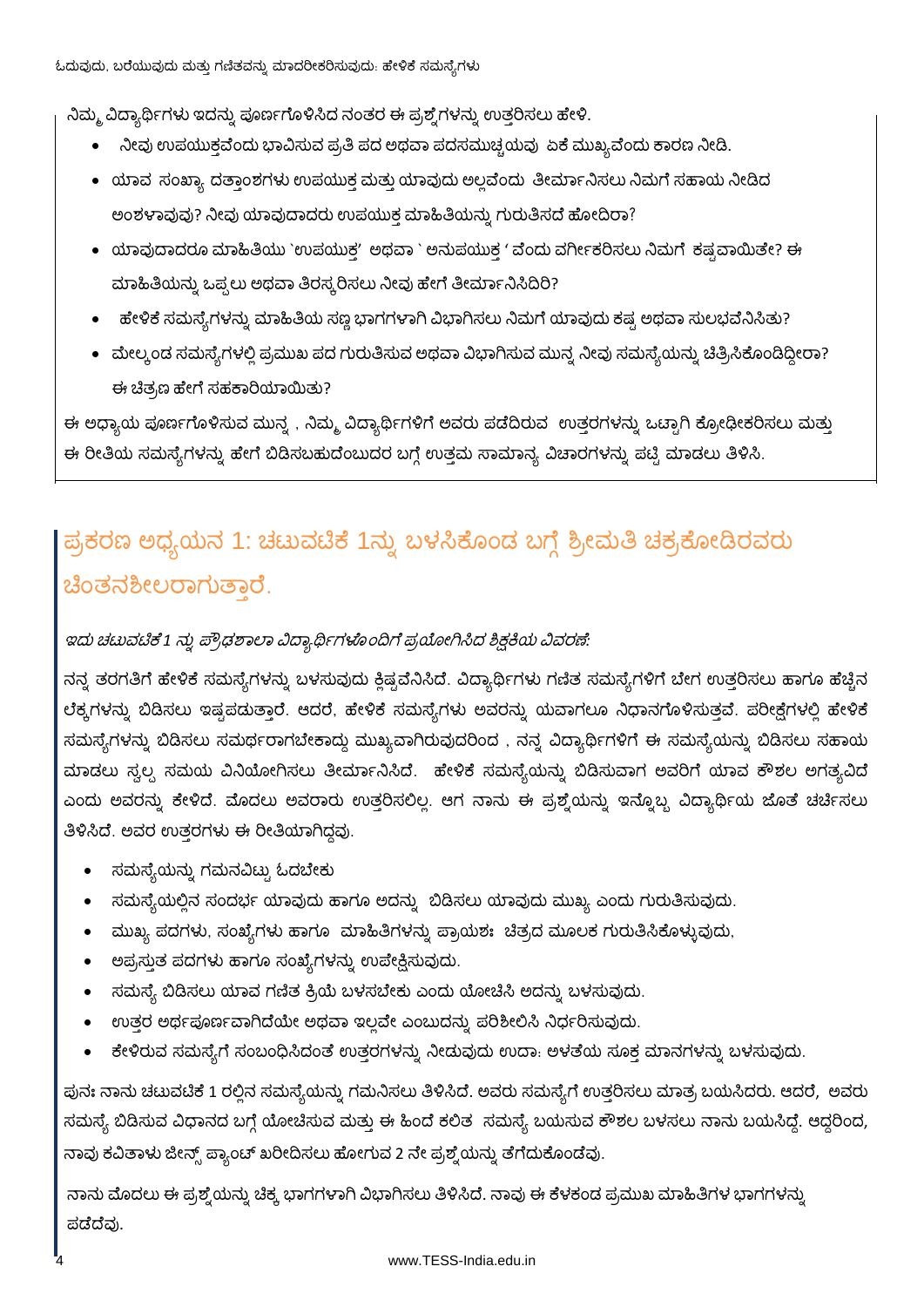- ಕವಿತಾಳಿಗೆ ಸ್ವಲ್ಪ ಹಣ ಕೊಡಲಾಗಿತ್ತು.
- ಅವಳು ಎರಡು ಜೀನ್ಸ್ ಖರೀದಿಸಿದ್ದಳು.
- ಪ್ರತಿ ಜೀನ್ಸ್ ಪ್ಯಾಂಟಿನ ಬೆಲೆ ₹.950
- ಲದಳ ಬಳಿ ಇನ್ನೂ ₹ 150 ಇದೆ.
- ಅವಳ ಚಿಕ್ಕಪ್ಪ ಅವಳಿಗೆ ನೀಡಿದ ಹಣವೆಷ್ರು?

ನಂತರ ನಾವು ಪ್ರತಿ ಹಂತ ಹೊಂದಿರುವ ಗಣಿತ ಪ್ರಕ್ರಿಯೆಯತ್ತ ಗಮನಹರಿಸಿದೆವು. ಪ್ರತಿ ಪದ ಅಥವಾ ಪದ ಸಮುಚ್ಚದ ಅರ್ಥ ಮತ್ತು ಅದು ನೀಡುವ ಗಣಿತೀಯ ಅರ್ಥದೊಂದಿಗೆ ಹೊರಹೊಮ್ಮಲು ತರಗತಿಗೆ ತಿಳಿಸಿದೆ. ಮೊದಲ ಅಂಶಕ್ಕೆ ನಾನು ಸಹಾಯ ನೀಡಬೇಕಾಯಿತು. ಆದರೆ, ಅನಂತರ ಅವರು ಪಡೆದ ಅಂಶಗಳು ಹೇಗಿತ್ತು.

- `ಕವಿತಾಳಿಗೆ ಸ್ವಲ್ಪ ಹಣ ನೀಡಲಾಯಿತು" ಇದು ಅವ್ಯಕ್ತ , ಆದ್ದರಿಂದ x ಆಗಿರಲಿ.
- `ಅವಳು 2 ಜೀನ್ಸ್ ಖರೀದಿಸಿದಳು', ಅವಳು ಖರ್ಚು ಮಾಡಿರುವುದನ್ನು x ನಿಂದ ಕಳೆಯಬೇಕು.
- `ಪ್ರತಿ ಜೀನ್ಸ್ ನ ಬೆಲೆ ₹ 950' , ಆದ್ದರಿಂದ ಅವಳು ಮಾಡಿದ ಖರ್ಚು 2X950=₹ 1900.
- `ಅವಳ ಬಳಿ ಇನ್ನೂ ₹ 150 ಇದೆ', ಹಾಗಾದರೆ ಇದು  $x$  -1900 ಆಗಿರಬೇಕು.
- `ಅವಳ ಚೆಕ್ಕ್ರಪ್ಪ ಅವಳಿಗೆ ಕೊಟ್ಟ ಹಣವೆಷ್ರು?' ಇದು x ಆಗಿದೆ.

ವಿದ್ಯಾರ್ಥಿಗಳು ಒಮ್ಮೆ ಇದನ್ನು ಮಾಡಿದ ನಂತರ , ಉಳಿದೆರಡು ಹೇಳಿಕೆ ಸಮಸ್ಯೆಗಳನ್ನು ಇದೇ ರೀತಿಯಲ್ಲಿ ಬಿಡಿಸಿದರು - ವಿಭಾಗಿಸುವುದು ಹಾಗೂ ಅವರು ಮಾಡುತ್ತಿರುವುದಕ್ಕೆ ಗಣಿತೀಯ ಉಕ್ತಿಗಳನ್ನು ಬರೆಯುವುದು. ಮೊದಲ ಸಮಸ್ಯೆ ಉತ್ತರಿಸುವಾಗ ಅವರು ಹಮೀದನು ಪಥದಲ್ಲಿ ಎಲ್ಲಿ ನಡೆಯುತ್ತಿದ್ದನು, ಮತ್ತು ಅಳತೆಗಳು ಅಡಿ ಮತ್ತು ಕಿ.ಮೀ ಗಳಲ್ಲಿವೆ, ಆದ್ದರಿಂದ ಸ್ವಲ್ಪ ಪರಿವರ್ತನೆ ಅಗತ್ಯವಿದೆ ಎಂದು ಸಾಕಷ್ಟು ಬೇಗ ಅರ್ಥಮಾಡಿಕೊಂಡರು. ಮೂರನೆಯ ಪ್ರಶ್ನೆಯು ಸಾಕಷ್ಟು ವಾದವಿವಾದಗಳಿಗೆ ಎಡೆಮಾಡಿಕೊಟ್ಟಿತು – ಅಂದರೆ, ಅಂಗಡಿಗೆ, ಬೇಟಿ ನೀಡಿದ ಎರಡು ಸಂದರ್ಭಗಳ ನಡುವೆ ಮೂರು ದಿನಗಳ ಅಂತರವಿರುವುದು ಎಷ್ಟು ಮುಖ್ಯವಾದ ಅಂಶವಾಗುತ್ತದೆಂದು. ಆದ್ದರಿಂದ ನಾವು ಹೇಳಿಕೆ ಸಮಸ್ಯೆಗಳಲ್ಲಿನ ಸಮಂಜಸ ಮಾಹಿತಿ ಕುರಿತು ಮಾತನಾಡಿದೆವು.

ಗೃಹಪಾಠದಲ್ಲಿ ನಾನು ವಿದ್ಯಾರ್ಥಿಗಳಿಗೆ ಅವರದೇ ಆದ ವಿನೋದಾತ್ಮಕವಾದ ಸಾಕಷ್ಟು ಗಣಿತ ಪ್ರಕ್ರಿಯೆಗಳನ್ನು ಹಾಗೂ ಅಸಮಂಜಸ ಮಾಹಿತಿಯನ್ನು ಒಳಗೊಂಡ ಹೇಳಿಕೆ ಸಮಸ್ಯೆಗಳನ್ನು ರಚಿಸಲು ತಿಳಿಸಿದೆ.

ವಿಡಿಯೋ: ಜೋಡಿ ಕೆಲಸವನ್ನು ಬಳಸುವುದು



ಇನ್ನೂ ಹೆಚ್ಚಿನ ವಿಚಾರಗಳಿಗಾಗಿ, ಸಂಪನ್ಮೂಲ 2ರಲ್ಲಿ ಕೊಟ್ಟಿರುವ "ಜೋಡಿ ಕೆಲಸವನ್ನು ಬಳಸುವುದು" ಇದನ್ನು ಓದಿ.

### ನಿಮ್ಮ ಬೋಧನಾ ಅಭ್ಯಾಸದ ಕುರಿತು ಚಿಂತನಶೀಲರಾಗುವುದು

ನಿಮ್ಮ ತರಗತಿಯಲ್ಲಿ ಈ ರೀತಿಯ ಚಟುವಟಿಕೆ ಆಯೋಜಿಸಿದ ನಂತರ ಯಾವುದು ಚೆನ್ನಾಗಿತ್ತು ಮತ್ತು ಯಾವುದು ಇಲ್ಲ ಎಂಬುದರ ಬಗ್ಗೆ ಚಿಂತನಶೀಲರಾಗಿ - ಯಾವ ಪ್ರಶ್ನೆಗಳು ವಿದ್ಯಾರ್ಥಿಗಳಲ್ಲಿ ಆಸಕ್ತಿಯನ್ನು ಹುಟ್ಟಿಸಿ , ಆ ಆಸಕ್ತಿಯನ್ನು ಕಾಯ್ದುಕೊಂಡಿತು ಮತ್ತು ಯಾವುದಕ್ಕೆ ನೀವು ಹೆಚ್ಚಿನ ಸ್ಪಷ್ಟನೆ ನೀಡಬೇಕಾಯಿತು. ಈ ರೀತಿಯ ಮಂಥನಗಳಿಂದ ವಿದ್ಯಾರ್ಥಿಗಳು ಗಣಿತವನ್ನು ಆಸಕ್ತದಾಯಕ ಮತ್ತು ಅಪ್ಯಾಯಮಾನ ಎಂದು ಕಂಡುಕೊಳ್ಳಲು, ಅವರನ್ನು ತೊಡಗಿಕೊಳ್ಳಲು ಮತ್ತು `ಚಿಪ್ಪಣಿ' ಮಾಡಿಕೊಳ್ಳಲು ಸಹಾಯವಾಗುತ್ತದೆ. ಅವರು ಅರ್ಥಮಾಡಿಕೊಳ್ಳದಿದ್ದರೆ ಅಥವಾ ಯಾವ ಪ್ರಯತ್ನವನ್ನೂ ಮಾಡದಿದ್ದರೆ ಅವರ ತೊಡಗಿಸಿಕೊಳ್ಳುವಿಕೆ ಕಡಿಮೆಯಾಗುವ ಸಂಭವವಿದೆ. ಶ್ರಿಮತಿ ಚಕ್ರಕೋಡಿಯವರು ಯತ್ನಿಸಿದ ಸಣ್ಣ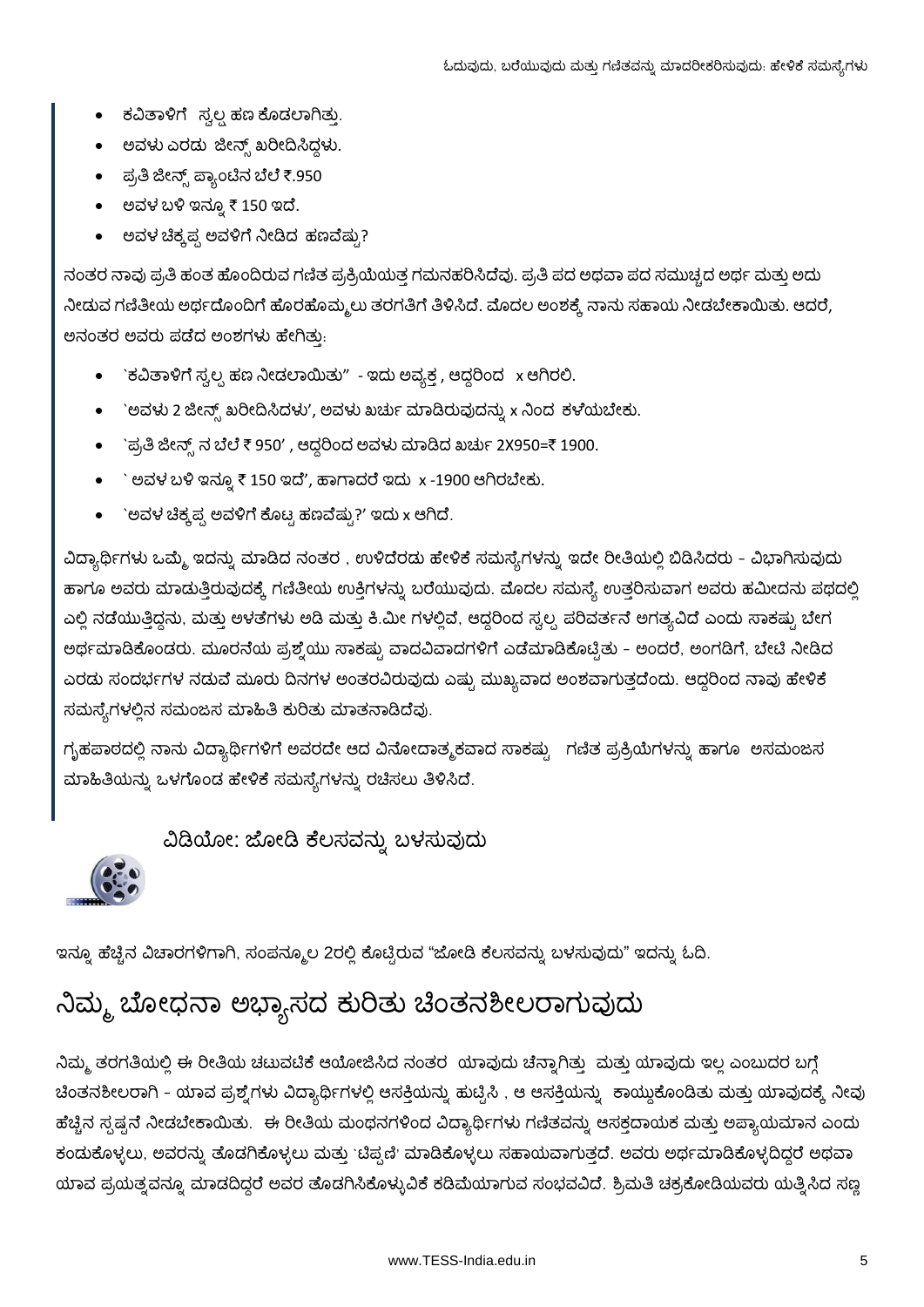ಸಂಗತಿಗಳು ಹೇಗೆ ಬದಲಾವಣೆ ತಂದಿತು ಎನ್ನುವುದನ್ನು ಗಮನಿಸಿ . ನೀವು ಪ್ರತಿ ಬಾರಿ ಚಟುವಟಿಕೆ ಆಯೋಜಿಸುವಾಗ ಈ ಮಂಥನ ಪ್ರಯೋಗ ಬಳಸಿ.

ನಿಲ್ಲಿ... ಆಲೋಚಿಸಿ

ಅಂತಹ ಮಂಥನವನ್ನು ಚುರುಕಾಗಿಸಲು ಕೆಲವು ಉತ್ತಮ ಪ್ರಶ್ನೆಗಳು:

- ನಿಮ್ಮ ತರಗತಿಯು ಹೇಗೆ ಆಯಿತು?
- ವಿದ್ಯಾರ್ಥಿಗಳಿಂದ ಬಂದ ಪ್ರಶ್ನೆಗಳಲ್ಲಿ ಯಾವುವು ಅನಿರೀಕ್ಷಿತವಾಗಿದ್ದವು? ಏಕೆ?
- ನಿಮ್ಮ ವಿದ್ಯಾರ್ಥಿಗಳ ತಿಳುವಳಿಕೆಯನ್ನು ಶೋಧಿಸಲು ನೀವು ಬಳಸಿದ ಪ್ರಶ್ನೆಗಳು ಯಾವುವು?
- ನೀವು ಕಾರ್ಯವನ್ನು ಯಾವುದಾದರೂ ರೀತಿಯಲ್ಲಿ ಮಾರ್ಪಾದು ಮಾಡಿದ್ದೀರಾ? ಇದಕ್ಕೆ ನೀವು ನೀಡುವ ಕಾರಣಗಳೇನು?

# 3 ಹೇಳಿಕೆಗಳಿಂದ ಬೀಜಗಣಿತ, ಬೀಜಗಣಿತದಿಂದ ಹೇಳಿಕೆ.

ಹೇಳಿಕೆ ಸಮಸ್ಯೆಗಳಲ್ಲಿ ಹೇಳಿಕೆಯನ್ನು ಬೀಜಗಣಿತವಾಗಿ ಮತ್ತು ಬೀಜಗಣಿತವನ್ನು ಹೇಳಿಕೆಯಾಗಿ ಪರಿವರ್ತಿಸುವುದೇ ಕಠಿಣ ವಿಚಾರಗಳಲ್ಲಿ ಒಂದಾಗಿದೆ. ಮುಂದಿನ ಚಟುವಟಿಕೆಯಲ್ಲಿ ಎರಡು ಭಾಗಗಳಿವೆ . ಮೊದಲ ಭಾಗ ನಿಮ್ಮ ವಿದ್ಯಾರ್ಥಿಗಳು ಹೇಳಿಕೆ ಸಮಸ್ಯೆಗಳನ್ನು ಬೀಜಗಣಿತೋಕ್ತಿಯೊಂದಿಗೆ ಮತ್ತು ಬೀಜಗಣಿತೋಕ್ತಿಯನ್ನು ಹೇಳಿಕೆಯೊಂದಿಗೆ ಹೊಂದಿಸಲು ಅವಕಾಶ ನೀಡುತ್ತದೆ. ಎರಡನೇ ಭಾಗದಲ್ಲಿ ವಿದ್ಯಾರ್ಥಿಗಳು ಕೆಲವು ಬೀಜಗಣಿತ ಸಮೀಕರಣಗಳಿಂದ ಅವರದೇ ಆದ ಹೇಳಿಕೆ ಸಮಸ್ಯೆಗಳನ್ನು ರೂಪಿಸಲು ತಿಳಿಸುತ್ತದೆ

### ಚಟುವಟಿಕೆ 2: ಪದಗಳು ಮತ್ತು ಬೀಜಗಣಿತ

ಭಾಗ A: ಮಿಂಚು ಪಟ್ಟಿಗಳು

#### ತಯಾರಿ

ಎರಡು ಬೇರೆ ಬೇರೆ ಬಣ್ಣಗಳ ಮಿಂಚುಪಟ್ಟೆಗಳನ್ನು ಸಿದ್ಧಪಡಿಸಿಕೊಳ್ಳಿ. (ಅಥವಾ ಚೆತ್ರ3 ರಲ್ಲಿರುವಂತೆ ವಿವಿಧ ಬಣ್ಣಗಳೊಂದಿಗೆ) ಮಿಂಚುಪಟ್ಟೆಯ ಒಂದು ಬದಿ ವಿದ್ಯಾರ್ಥಿಗಳು ಬರೆಯಲು ಅವಕಾಶವಿರುವಂತೆ ಖಾಲಿ ಇರಲಿ. ಹಸಿರು ಕಾರ್ಡ್ ಗಳ ಮೇಲೆ ಗಣಿತ ಹೇಳಿಕೆಗಳನ್ನು ಕನ್ನಡದಲ್ಲಿ (ಅಥವಾ ಶಾಲೆ ಅನುಸರಿಸುತ್ತಿರುವ ಮಾಧ್ಯಮದಲ್ಲಿ) ಬರೆಯಿರಿ . ಕಿತ್ತಲೆ ಕಾರ್ಡ್ ನ ಮೇಲೆ ಗಣಿತೀಯ ಸಂಕೇತ ಮತ್ತು ಕ್ರಿಯೆಗಳನ್ನು ಬಳಸಿಕೊಂಡು ಸರಿಹೊಂದುವ ಹೇಳಿಕೆ ಬರೆಯಿರಿ. ವಿದ್ಯಾರ್ಥಿಗಳು ತೊಡಗಿಸಿಕೊಂಡಿರುವ ಚಟುವಟಿಕೆಗೆ ಸರಿಹೊಂದುವಂತೆ ಕಾರ್ಡ್ ಸಿದ್ದಮಾಡಿಕೊಳ್ಳಿ. ಇದು ತ್ರಿಕೋನಮಿತಿ , ವೃತ್ತ ಅಥವಾ ಗಣಿತದ ಯಾವುದೇ ವಿಷಯವಾಗಿರಲಿ– ಚಿತ್ರ 3 ರಲ್ಲಿ ಉದಾಹರಣೆಗಳನ್ನು ನೋಡಿ.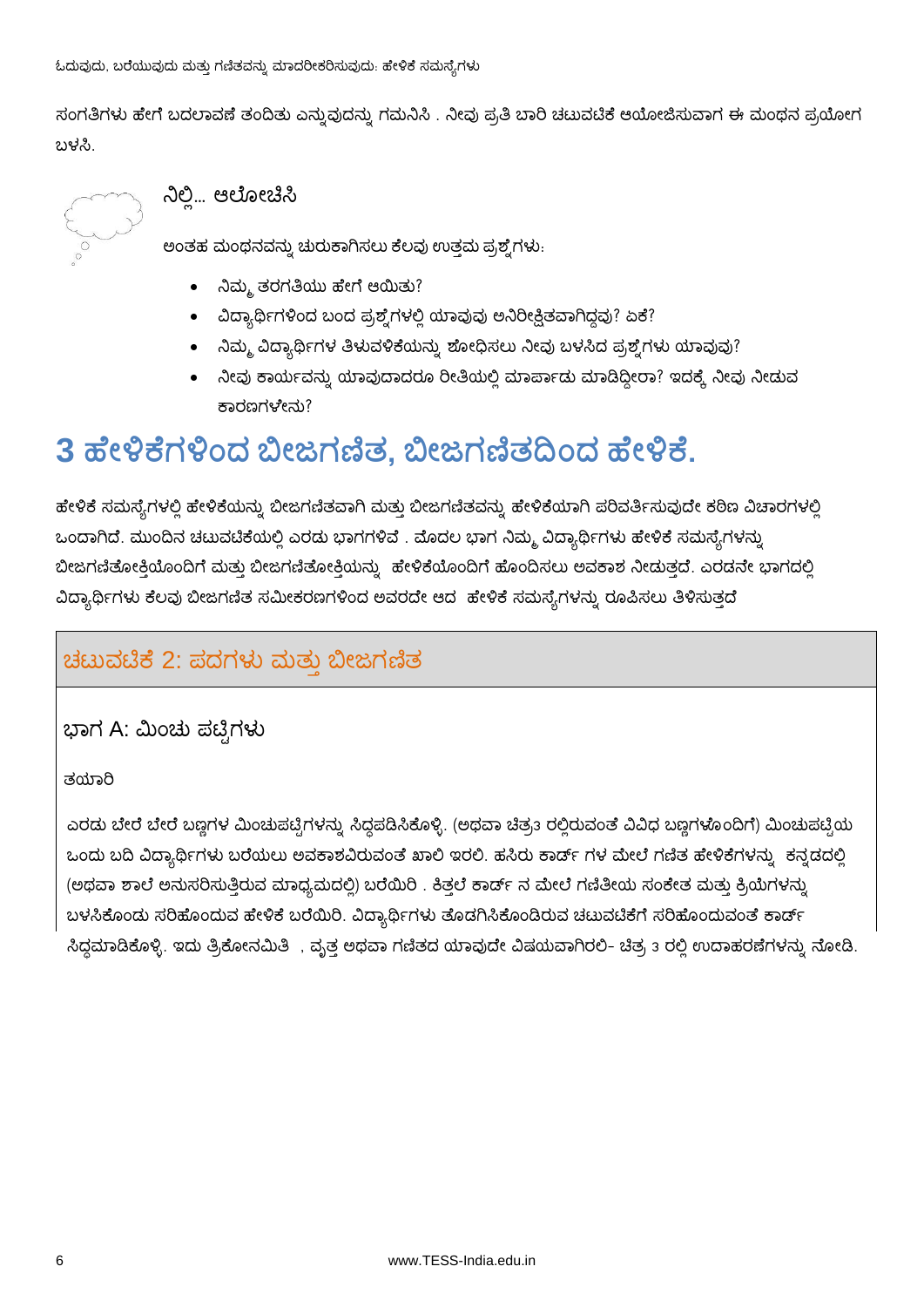| $x$ ಗಿಂತ 5 ಹೆಚ್ಚು        | $x$ ಗಿಂತ 5 ಕಡಿಮೆ        | 5ಕ್ಕಿಂತ $x$ ಕಡಿಮೆ                            | $x$ ನ 5ರಷ್ಟು                   |
|--------------------------|-------------------------|----------------------------------------------|--------------------------------|
| $x + 5$                  | $x - 5$                 | $5 - x$                                      | 5x                             |
| 5 ಮತ್ತು $x$ ಗಳ ಭಾಗಲಬ್ದ   | $x$ ಮತ್ತು 5ರ ಭಾಗಲಬ್ದ    | 5 by $x$                                     | $x$ by 5                       |
| 5/x                      | x/5                     | 5/x                                          | x/5                            |
| 5 ಮತ್ತು $x$ ಗಳ ಮೊತ್ತ     | 5 ಮತ್ತು $X$ ಗಳ ವ್ಯತ್ಯಾಸ | 5 ಮತ್ತು $x$ ಗಳ ಗುಣಲಬ್ದ                       | 5 ಮತ್ತು $X$ ಗೆ ಏರಿಸುವುದು       |
| $5 + x$                  | $5 - x$                 | 5x                                           | $5^{x}$                        |
| $x$ ನ್ನು 5ಕ್ಕೆ ಏರಿಸುವುದು | $5$ ರ ವರ್ಗ              | $x$ ನ 5 ರಷ್ಟಿಕ್ಕಿಂತ<br>$\overline{5}$ ಹೆಚ್ಚು | 5 ಮತ್ತು $x$ ನ<br>5ರಷ್ಟರ ಅನುಪಾತ |
| $x^5$                    | $5^2$                   | $5x + 5$                                     | $5/(x+5)$                      |

ಚಿತ್ರ 3 ಪದಗಳು ಮತ್ತು ಬೀಜಗಣಿತ

ನಿಮ್ಮ ತರಗತಿಯಲ್ಲಿ 30 ವಿದ್ಯಾರ್ಥಿಗಳಿದ್ದಲ್ಲಿ, ನಿಮಗೆ 15 ಜೋಡಿ ಕಾರ್ಡ್ ಗಳ ಅಗತ್ಯವಿದೆ.

#### ಚಟುವಟಿಕೆ:

ಯಾದೃಚ್ಚಿಕವಾಗಿ ವಿದ್ಯಾರ್ಥಿಗಳಿಗೆ ಕಾರ್ಡ್ ಗಳನ್ನು ಹಂಚಿ. ನೀಡಿರುವ ಕಾರ್ಡ್ ಗೆ ಜೋಡಿಯಾಗುವ ಇನ್ನೊಬ್ಬ ಸಹಪಾಠಿಯನ್ನು ಹುಡುಕಲು ನಿಮ್ಮ ವಿದ್ಯಾರ್ಥಿಗಳಿಗೆ ತಿಳಿಸಿ.

ಭಾಗ B. ಸ್ವಂತವಾಗಿ ಹೇಳಿಕೆ ಸಮಸ್ಯೆಯನ್ನು ಬರೆಯುವುದು.

#### ತಯಾರಿ

ನಿಮ್ಮ ತರಗತಿಗೆ ಸರಿ ಹೊಂದುವಂತೆ ಕೆಳಕಂಡ ಸಮಸ್ಯೆಯನ್ನು ಮಾರ್ಪಡಿಸಿಕೊಂಡು ಅವುಗಳನ್ನು ಕಪ್ಪುಹಲಗೆಯ ಮೇಲೆ ಬರೆಯಿರಿ.

- $y = 3x$
- $x + y = 150$
- $3x y = 22$
- $2x + 3y = 88$
- $A = 16p$
- $32 = x(y + 2)$

ಚಟುವಟಿಕೆ:

ನಿಮ್ಮ ವಿದ್ಯಾರ್ಥಿಗಳಿಗೆ ಈ ಕೆಳಕಂಡ ಅಂಶಗಳನ್ನು ತಿಳಿಸಿ.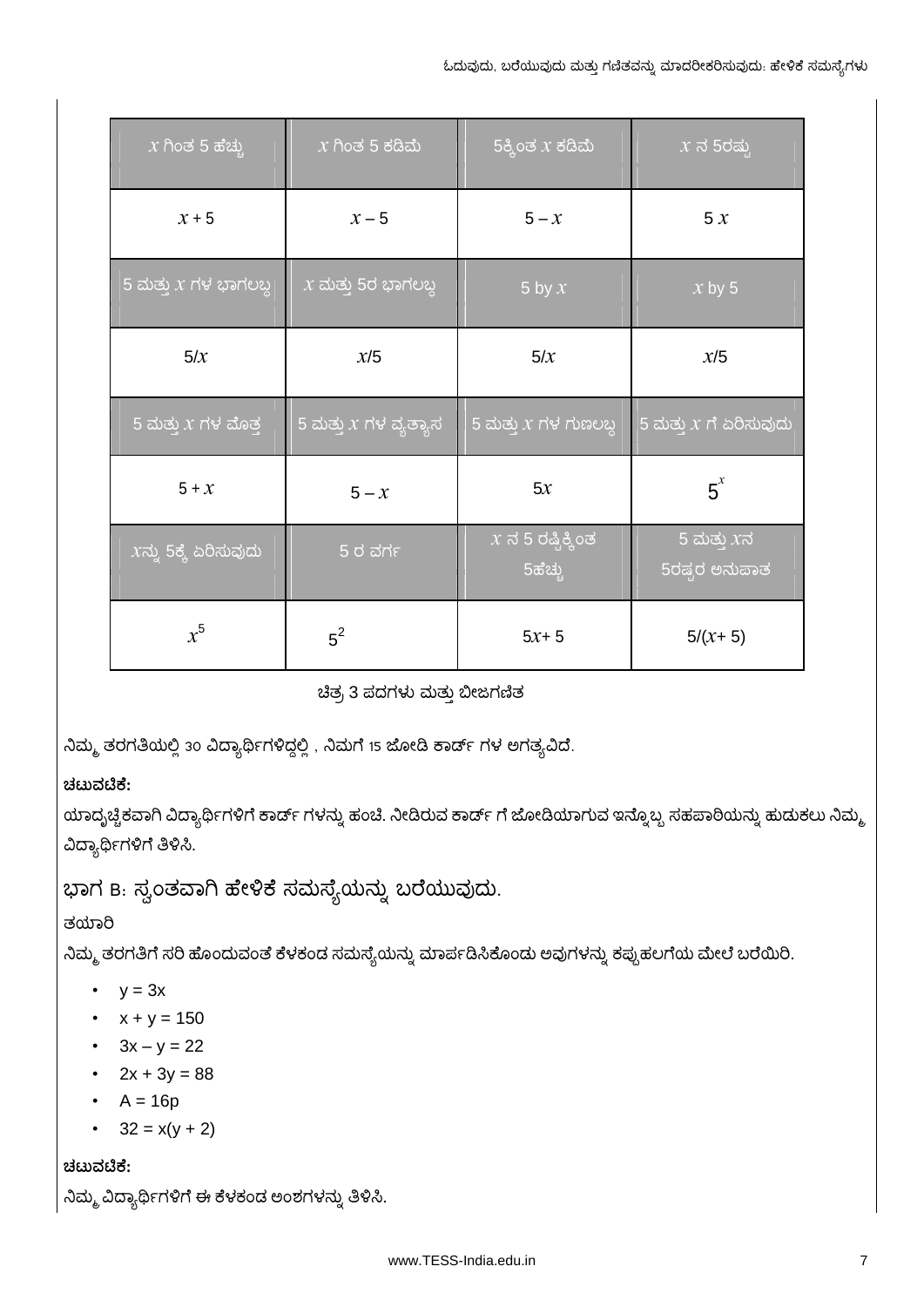- ಪ್ರತಿ ಸಮೀಕರಣಕ್ಕೆ ಸಾಧ್ಯವಾದಷ್ಟು ಸಂಖ್ಯೆಯ ಸಂದರ್ಭ ಆಧಾರಿತ ಹೇಳಿಕೆ ಸಮಸ್ಯೆಗಳನ್ನು ಬರೆಯಿರಿ. ಉದಾ. Y = 3x ಈ ಸಮೀಕರಣವನ್ನು ನೀವು ಹೀಗೆ ಬರೆಯಬಹುದು `ಕವಿತಾಳ ಹೆಜ್ಜೆ ಅವಳ ತಮ್ಮನ ಹೆಜ್ಜೆಯ ಅಳತೆಯ ಮೂರರಷ್ಟಿದೆ'.
- ಯಾವ ಸಮೀಕರಣಕ್ಕೆ ಸಮಸ್ಯೆಯನ್ನು ಬರೆಯಲು ನಿಮ್ಮ ವಿದ್ಯಾರ್ಥಿಗಳಿಗೆ ಅತ್ಯಂತ ಕಷ್ಟವೆನಿಸಿತು? ಇದು ಹೀಗೆ ಕಷ್ಟವೆನಿಸಿರುವ ಕುರಿತಂತೆ ನಿಮ್ಮ ಆಲೋಚನೆಯೇನು?
- ಪ್ರತಿ ಸಮೀಕರಣಕ್ಕೆ ಯಾವ ಹೇಳಿಕೆ ಸಮಸ್ಯೆ ಹೆಚ್ಚು ನೈಜವಾಗಿತ್ತು ? ಏಕೆ? ಉಳಿದ ಹೇಳಿಕೆ ಸಮಸ್ಯೆಗಳನ್ನು ನೈಜವಾಗಿಸಲು ನೀವು ಪ್ರಯತ್ತಿಸಬಹುದೇ?

ಚಟುವಟಿಕೆಯ ಅಂತ್ಯದಲ್ಲಿ, ನಿಮ್ಮ ವಿದ್ಯಾರ್ಥಿಗಳು ಪ್ರತೀ ಸಮೀಕರಣಕ್ಕೆ ಸಂಬಂಧಿಸಿದಂತೆ ಅತ್ಯಂತ ಆಸಕ್ತಕರವಾದ ಹೇಳಿಕೆ ಸಮಸ್ಯೆಯನ್ನು ಆಯ್ಕೆಮಾಡಿಕೊಳ್ಳಲು ತಿಳಿಸಿ. ನಂತರ ಅವುಗಳನ್ನು ತರಗತಿಯಲ್ಲಿ ಪ್ರದರ್ಶಿಸಿ.

#### ವಿಡಿಯೋ: ಕಥೆ ಹೇಳುವುದು, ಹಾದುಗಳು, ಪಾತ್ರಾಭಿನಯ ಮತು ನಾಟಕ

'ಕಥೆ ಹೇಳುವುದು, ಹಾದುಗಳು, ಪಾತ್ರಾಭಿನಯ ಮತ್ತು ನಾಟಕ' - ಈ ಮುಖ್ಯ ಸಂಪನ್ಮೂಲವನ್ನು ನೀವು ನೋಡಬೇಕಾಗಬಹುದು.

# ಪ್ರಕರಣ ಅಧ್ಯಯನ 2: ಚಟುವಟಿಕೆ 2ನ್ನು ಬಳಸಿದುದರ ಬಗ್ಗೆ ಶ್ರೀಮತಿ ಚಕ್ರಕೋಡಿಯವರು ಚೆಂತನಶೀಲರಾದರು.

ನನ್ನ ವಿದ್ಯಾರ್ಥಿಗಳು ಚಟುವಟಿಕೆ 1 ನ್ನು ಬಳಸಿದುದನ್ನು ಇಷ್ಟಪಟ್ಟರು ಮತ್ತು ಅವರ ವಿಶ್ವಾಸ ವೃದ್ಧಿಯಾಗುತ್ತಿತ್ತು. ಆದರೆ ನಾವು ಒಟ್ಟಾರೆ ಬಿಡಿಸಿದ ಸಮಸ್ಯೆಯಲ್ಲಿ "ಅವಳ ಬಳಿ ಇನ್ನೂ ₹ 150 ಇತ್ತು" – ಇಂತಹ ವಿಚಾರಗಳನ್ನು ಬೀಜಗಣಿತ ರೂಪದಲ್ಲಿ ಬರೆಯಲು ಇನ್ನೂ ಶ್ರಮಪಡುತ್ತಿದ್ದರು. ಆದ್ದರಿಂದ ನಾನು ಚಟುವಟಿಕೆ 2 ರ ಕಾರ್ಡ್ ಬಳಸಿಕೊಳ್ಳಲು ನಿರ್ಧರಿಸಿ ಇನ್ನೂ ಕೆಲವು ಕಾರ್ಡ್ ಗಳನ್ನು ಸಿದ್ಧಪಡಿಸಿದೆ.

ನನ್ನ ತರಗತಿಯಲ್ಲಿ 64 ವಿದ್ಯಾರ್ಥಿಗಳಿದ್ದರು, ಆದ್ದರಿಂದ ನಾನು ಎಲ್ಲರಿಗೂ ಒಬ್ಬ ಜೊತೆಗಾರರಿರುವಂತೆ 32 ಜೋಡಿ ಕಾರ್ಡ್ ಸಿದ್ಧಪಡಿಸಿದೆ. ಒಬ್ಬರಿಗೊಬ್ಬರು ಹುದುಕಲು ಸಾಕಷ್ಟು ಜಾಗವಿರುವಂತೆ ನಾನು ವಿದ್ಯಾರ್ಥಿಗಳನ್ನು ಹೊರಗಡೆ ಆಟದ ಮೈದಾನಕ್ಕೆ ಕರೆದುಕೊಂದು ಹೋದೆ. ಅವರು ಅವರ ಜೊತೆಗಾರರನ್ನು ಹುಡುಕಲು ಅತ್ತಿಂದಿತ್ತಾ ಓಡಾಡುತ್ತಾ , ಸಾಕಷ್ಟು ಗದ್ದಲ ಮಾಡಿದರು. ಆದರೆ, ಇದು ಬೇಗ ಪೂರ್ಣಗೊಂಡಿತು . ಅವರು ಒಬ್ಬರಿಗೊಬ್ಬರು ಜೋಡಿಯಾದ ನಂತರ ಅವರ ಬಳಿ ಇರುವ ಬೀಜಗಣಿತದ ಕಾರ್ಡ್ ಗಳಿಗೆ ಇಬ್ಬರೂ ಒಟ್ಟಾಗಿ \_ ಎರಡು ಸಂದರ್ಭ ಆಧಾರಿತ ಹೇಳಿಕೆ ಸಮಸ್ಯೆಗಳನ್ನು ಬರೆಯಲು ತಿಳಿಸಿದೆ. ಇದನ್ನು ಅವರು ಅವರಿಗೆ ನೀಡಿದ್ದ ಕಾರ್ಡ್ ಗಳ ಹಿಂಬದಿಯಲ್ಲಿ ಬರೆದರು. ವಿದ್ಯಾರ್ಥಿಗಳ ಪ್ರತಿ ಜೋಡಿಯೂ , ಇನ್ನೊಂದು ಜೋಡಿ ಜೊತೆ ಸೇರಿ ಅವರ ಸಂದರ್ಭ ಆಧಾರಿತ ಹೇಳಿಕೆಗಳನ್ನು ವಿನಿಮಯ ಮಾಡಿಕೊಂಡು, ಸಮಸ್ಯೆಯನ್ನು ಗಣಿತೀಯ ಪದಗುಚ್ಛಗಳಾಗಿ ಅವರ ಮಾತೃಭಾಷೆಯಲ್ಲಿ ಬರೆದು , ನಂತರ ಅದರ ಬೀಜಗಣಿತ ಉಕ್ತಿಯನ್ನು ಬರೆಯಲು ಹೇಳಲಾಯಿತು. ವಿದ್ಯಾರ್ಥಿಗಳಲ್ಲಿ ಯಾವುದಾದರೂ ವಿಷಯ ಕುರಿತು ಭಿನ್ನಾಭಿಪ್ರಾಯವಿದ್ದಾಗ ಇದಕ್ಕೆ ಸಂಬಂಧಿಸಿದ ವಿಚಾರಗಳನ್ನು ತರಗತಿಯಲ್ಲಿ ಒಟ್ಟಾಗಿ ಚರ್ಚಿಸಿದೆವು ಮತ್ತು `ಉತ್ತಮ' ಹೇಳಿಕೆ ಸಮಸ್ಯೆಗಳನ್ನು ತರಗತಿಯೊಂದಿಗೆ ಹಂಚಿಕೊಳ್ಳಲು ತಿಳಿಸಲಾಯಿತು.

ಪ್ರತಿಯೊಬ್ಬರಿಗೂ ಈ ವಿಚಾರದಿಂದ ಹೆಚ್ಚಿನ ಲಾಭವಾಯಿತು. ಅವರಿಗೆ ಸ್ಪಷ್ಟವಾಗಿ ಅರ್ಥವಾಗದಿದ್ದಲ್ಲಿ ತಿಳಿಸಲು ಬೇರೆಯವರಿದ್ದರು ಮತ್ತು ಎಲ್ಲರೂ ಆಲಿಸುತ್ತಿದ್ದರು. ಬೀಜಗಣಿತವನ್ನು ಅದರ ಪದ ಮತ್ತು ಅದರ ಸಂದರ್ಭದೊಂದಿಗೆ ಜೋಡಿಸುವ ಸಾಕಷ್ಟು ಉದಾಹರಣೆಗಳೊಂದಿಗೆ ಲೆಕ್ಕ ಬಿಡಿಸಿದರು.

ಭಾಗ -в ಗೆ ಸಂಬಂಧಿಸಿದಂತೆ ವಿದ್ಯಾರ್ಥಿಗಳು ಈ ಹಿಂದೆ ರಚಿಸಿದ ನಾಲ್ಕು ಜನರ ಗುಂಪಿನಲ್ಲಿ ನಿರ್ವಹಿಸಲು ಮತ್ತು ಪ್ರತಿ ಸಮೀಕರಣಕ್ಕೆ ಕನಿಷ್ಟ ನಾಲ್ಕು ಸಮಸ್ಯೆಗಳನ್ನು ಬರೆಯಲು ತಿಳಿಸಿದೆ. ಪ್ರತಿ ಗುಂಪು ಕನಿಷ್ಟ ನಾಲ್ಕು ಸಮೀಕರಣಗಳಿಗೆ ಸಂಬಂಧಿಸಿದಂತೆ ಸಮಸ್ಯೆ ಬರೆದ ನಂತರ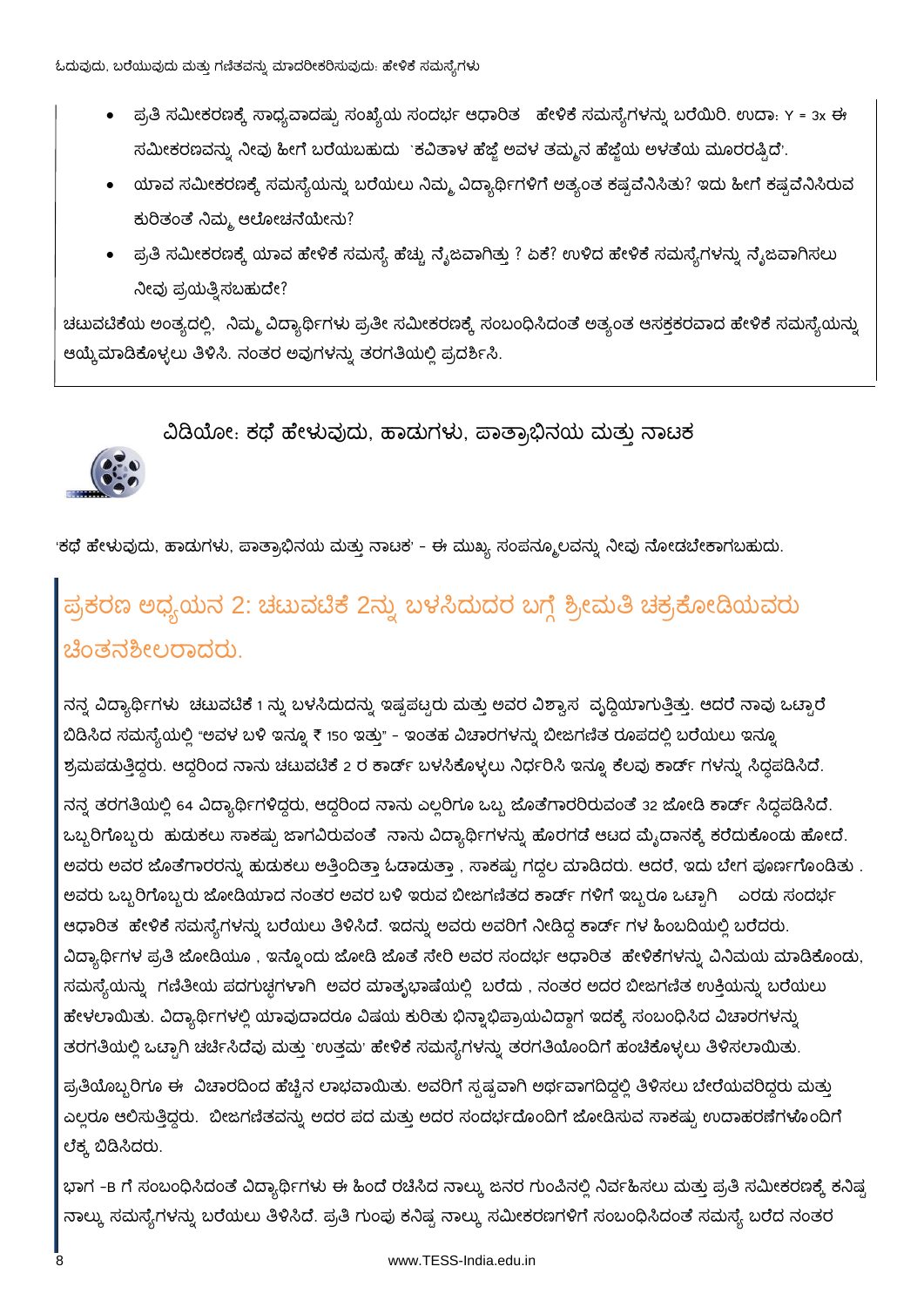ಅವರನ್ನು ಚಟುವಟಿಕೆಯನ್ನು ನಿಲ್ಲಿಸಲು ತಿಳಿಸಿದೆ. ಆ ಸಮಯದಲ್ಲಿ ಕೆಲವು ಗುಂಪು ಎಲ್ಲಾ ಸಮಸ್ಯೆಗಳನ್ನು ಬಿಡಿಸಿದ್ದವು. ಆಗ, ನನಗೆ ಗಣಿತದಲ್ಲಿ ಹೆಚ್ಚಿನ ಆತ್ಮವಿಶ್ವಾಸ ಹೊಂದಿರುವ ವಿದ್ಯಾರ್ಥಿಗಳಿಗೆ ಇನ್ನೂ ಕೆಲವು ಸಮಸ್ಯೆಗಳನ್ನು ನೀಡಬಹುದಾಗಿತ್ತು ಎಂದು ಅನಿಸಿತು.

ನಂತರ ತರಗತಿ ಚರ್ಚೆಯಲ್ಲಿ ನಾನು ಅನುಸರಣಾ ಪ್ರಶ್ನೆಗಳನ್ನು ಬಳಸಿದೆ. `ಯಾವುದು ಅತ್ಯಂತ ಕಷ್ಟವಾಗಿತ್ತು ಮತ್ತು ಹೇಗೆ?' ಈ ರೀತಿಯ ಪ್ರಶ್ನೆಗಳು ವಿದ್ಯಾರ್ಥಿಗಳನ್ನು ಆಲೋಚಿಸುವಂತೆ ಮತ್ತು ಚಿಂತಿಸುವಂತೆ ಮಾಡಿತು. ನನಗೆನಿಸುತ್ತದೆ- ಇದನ್ನು ಸಂಜ್ಞಾನುಭವಗಳ ಬಗ್ಗೆ ವ್ಯಕ್ತಿಯಲ್ಲಿ ಅರಿವು ಇರುವಿಕೆ ಇದೆಯೆಂದು ಹೇಳಬಹುದು. ಅವರಿಗೆ ಈ ರೀತಿ ಒಟ್ಟಾರೆ ನೋಟ ಪಡೆಯಲು ತಿಳಿಸಿದ್ದರಿಂದ ಯಾವುದು ಕಷ್ಟವೆಂಬ ಹೆಚ್ಚಿನ ಅರಿವು ನನಗಾಯಿತು ಮತ್ತು ಅದರಿಂದ ಎಲ್ಲಿ ಹೆಚ್ಚಿನ ಅಭ್ಯಾಸದ ಅಗತ್ಯವಿದೆ ಎಂದು ಮನಗಂಡೆ. ಈ ತರಗತಿಗೆ ಆವರಣಗಳನ್ನು ಉಪಯೋಗಿಸುದು ಸಮಸ್ಯೆಯಾಗಿತ್ತು. ಹೇಳಿಕೆ ಸಮಸ್ಯೆಗಳು ವಾಸ್ತವಿಕವಾಗಿವೆಯೇ? ಇಲ್ಲವೇ? ಎಂಬ ಪ್ರಶ್ನೆಯೂ ಉಪಯುಕ್ತವಾಗಿತ್ತು ಎಂದು ನನಗನಿಸಿತು. ಈ ಹಂತದ ಗಣಿತ ಕಲಿಕೆಯಲ್ಲಿ ಅವರನ್ನು ಯಾವ ರೀತಿಯ ಗಣಿತ ಮಾದರಿಗಳನ್ನು ರೂಪಿಸಿಕೊಳ್ಳಬಹುದು ಎಂಬ ಚಿಂತನೆಗೆ ಹಚ್ಚಿತು ಅಲ್ಲದೆ, ಕೆಲವೊಮ್ಮೆ ಹೇಳಿಕೆ ಸಮಸ್ಯೆಗಳು ಏಕೆ ಅವಾಸ್ತವಿಕವಾಗಿರುತ್ತವೆಂದು ಗಮನಿಸಲು ಸಾಧ್ಯವಾಯಿತು.



### ನಿಲ್ಲಿ... ಯೋಚಿಸಿ

- ನಿಮ್ಮ ವಿದ್ಯಾರ್ಥಿಗಳ `ತಿಳುವಳಿಕೆ'ಯನ್ನು ಶೋಧಿಸಲು ಯಾವ ಪ್ರಶ್ನೆ ಕೇಳಿದಿರಿ?
- ಯಾವುದಾದರೂ ಹಂತದಲ್ಲಿ ನೀವು ಮಧ್ಯೆ ಪ್ರವೇಶಿಸಬೇಕೆನಿಸಿತೇ?
- ನೀವು ಯಾವುದಾದರೂ ಕಾರ್ಯವನ್ನು ಮಾರ್ಪಾಡು ಮಾಡಬೇಕಾಯಿತೇ? ಇದಕ್ಕೆ ನೀವು ನೀಡುವ ಕಾರಣಗಳೇನು?

# 4 ಸಂದರ್ಭವನ್ನು ಗಣಿತೀಯ ಮಾದರಿಯಾಗಿಸುವುದು

ಸಾಮಾನ್ಯವಾಗಿ ಹೇಳಿಕೆ ಸಮಸ್ಯೆಗಳು ಅವಶ್ಯವಾಗಿ ನಿತ್ಯಜೀವನಕ್ಕೆ ಸಂಬಂಧಿಸಿದ ಗಣಿತೀಯ ಸಮಸ್ಯೆಗಳಾಗಿವೆ. ಗಣಿತವು ಅವಶ್ಯವಾಗಿ ದಿನನಿತ್ಯದ ಪ್ರಪಂಚಕ್ಕೆ ಸಂಬಂಧಿಸಿದ್ದಾಗಿದೆ ಎಂದು ವಿದ್ಯಾರ್ಥಿಗಳು ಅರ್ಥಮಾಡಿಕೊಳ್ಳಲು ಮತ್ತು ಅವರು ಹೇಳಿಕೆ ಸಮಸ್ಯೆಗಳನ್ನು ವಿಸಂಕೇತಿಸಿದಾಗ ತಾವೇ ಗಣಿತಜ್ಞರೆಂಬಂತೆ ವರ್ತಿಸಲು ಸಹಾಯವಾಗುತ್ತದೆ. ಆದ್ದರಿಂದ, ವಿದ್ಯಾರ್ಥಿಗಳು ನಿಜಜೀವನದ ಗಣಿತವು ಸಂಕೀರ್ಣ ಸನ್ನಿವೇಶಗಳ ಮಾದರಿಯಾಗಿವೆ ಎಂಬ ಪರಿಕಲ್ಪನೆಯನ್ನು ಗ್ರಹಿಸುವುದು ಮುಖ್ಯವಾಗಿದೆ ಮತ್ತು ಅವರು ಅದರಲ್ಲಿನ ಅಗತ್ಯ ಅಂಶಗಳನ್ನು ಪಡೆಯಲು ಸಾಕಷ್ಟು ಆತ್ಮವಿಶ್ವಾಸ ಮತ್ತು ಜ್ಞಾನವುಳ್ಳವರಾಗಿರುವುದು ಅಗತ್ಯವಾಗಿದೆ.

ಸಂಕೀರ್ಣ ಸನ್ನಿವೇಶ ಪ್ರಸಂಗಗಳ ತಿಳುವಳಿಕೆ ಪಡೆಯುವ ಪ್ರಕ್ರಿಯೆಯತ್ತ ಕೇಂದ್ರೀಕರಿಸುವುದು ಮತ್ತು ಅದನ್ನು ಗಣಿತೀಯ ಮಾದರಿಯನ್ನಾಗಿಸುವುದರ ಕುರಿತು ಆಲೋಚಿಸುವುದರಿಂದ, ಹೇಳಿಕೆ ಸಮಸ್ಯೆಯಲ್ಲಿನ `ಅರಿವು ಮೂಡಿಸುವುದು` ಸಾಧ್ಯವಾಗುತ್ತದೆ ಮತ್ತು ಈ ಅಂಶದತ್ತ ವಿದ್ಯಾರ್ಥಿಗಳು ಕೇಂದ್ರೀಕರಿಸುವತ್ತ ಸಹಾಯ ಮಾಡಬಲ್ಲದು.

ಹೇಳಿಕೆ ಸಮಸ್ಯೆಗಳನ್ನು ಬಿಡಿಸಲು ಅಗತ್ಯವಿರುವ ಗಣಿತೀಯ ವಿಚಾರಗಳನ್ನು ಗುರುತಿಸುವುದು ಅಥವಾ ಸನ್ನಿವೇಶಗಳನ್ನು ಗಣಿತೀಯ ಮಾದರಿಯನ್ನಾಗಿ ಮಾರ್ಪಾಡು ಮಾಡುವುದು ವಿದ್ಯಾರ್ಥಿಗಳಿಗೆ ಕಷ್ಟವಾಗಬಹುದು. ಸಾಮಾನ್ಯವಾಗಿ ಪಠ್ಯಪುಸ್ತಕದಲ್ಲಿ ಅವರು ಬಿಡಿಸಬೇಕಾದ ಹೇಳಿಕೆ ಸಮಸ್ಯೆಗಳು ಅವರು ಆಗಷ್ಟೇ ಕಲಿತ ಗಣಿತವನ್ನು ಮಾತ್ರ ಅವಲಂಬಿಸಿದೆ. ಆದ್ದರಿಂದ, ಪರೀಕ್ಷೆಗಳನ್ನು ಹೊರತುಪಡಿಸಿ ಸನ್ನಿವೇಶವನ್ನು ಮಾದರಿಯಾಗಿಸಲು ಗಣಿತದ ಯಾವ ಇತರ ಅಂಶಗಳ ಅಗತ್ಯವಿರಬಹುದು ಎಂಬ ಅಂಶ ಅತೀ ವಿರಳವಾಗಿ ಬೇಕಿದೆ. ಮುಂದಿನ ಚಟುವಟಿಕೆಯು ಯಾವ ಗಣಿತದ ಅಗತ್ಯವಿದೆ ಹಾಗೂ ಗಣಿತೀಯ ಪ್ರಕ್ರಿಯೆಗಳನ್ನು ಬಳಸಿಕೊಳ್ಳಲು ಅನುವಾಗುವಂತೆ ಹೇಳಿಕೆ ಸಮಸ್ಯೆಯನ್ನು ವ್ಯಕ್ತಪಡಿಸುವುದನ್ನು ಒಳಗೊಂಡಿದೆ. ಚಟುವಟಿಕೆ ಮತ್ತು ಪ್ರಕರಣ ಅಧ್ಯಯನವನ್ನು ಓದಿರಿ, ನಂತರ ಯೋಜನೆಯೊಂದಿಗೆ ನಿಮ್ಮ ತರಗತಿ ಚಟುವಟಿಕೆ ಆಯೋಜಿಸಿ.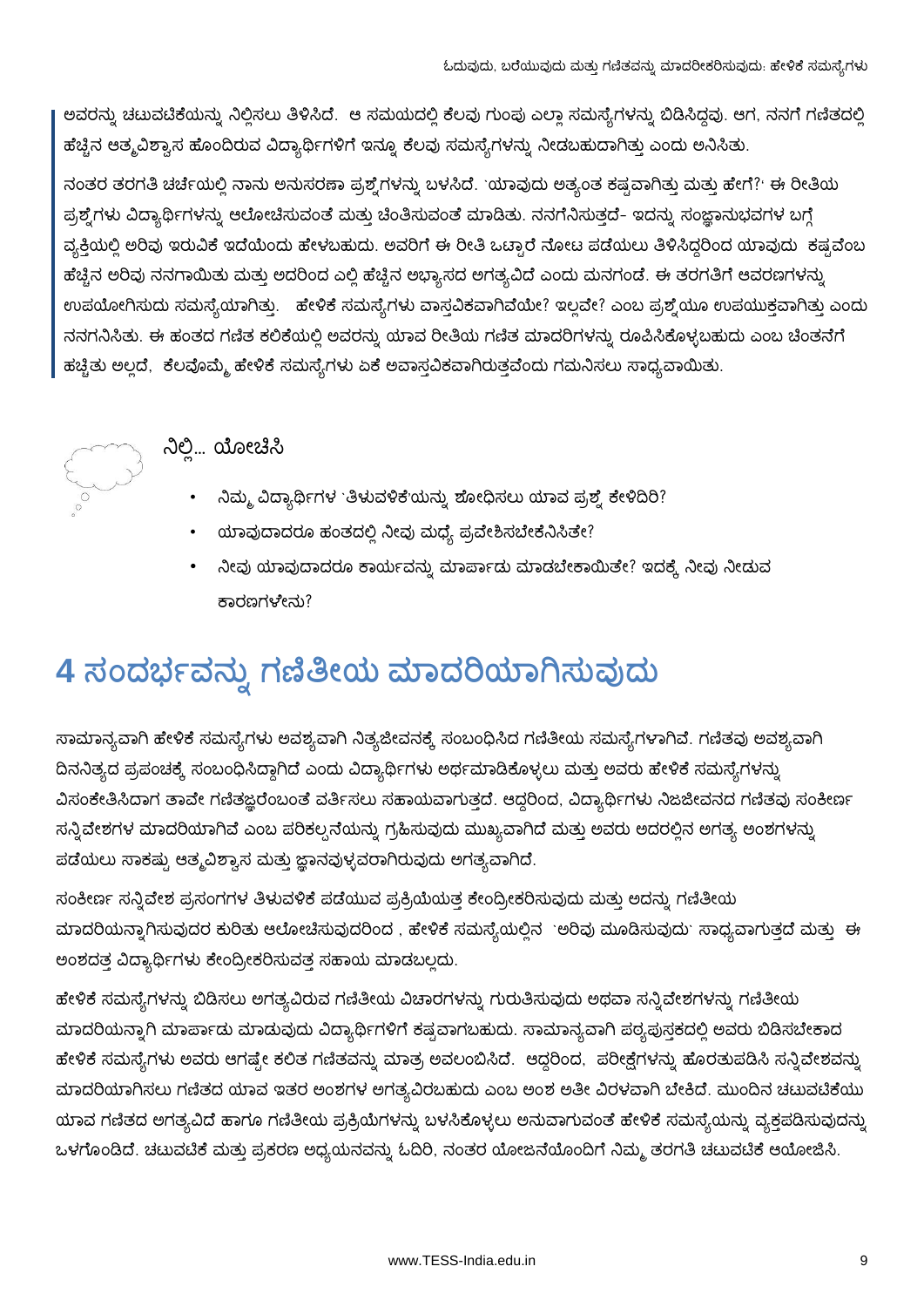### ಚಟುವಟಿಕೆ 3: ಹೇಳಿಕೆ ಸಮಸ್ಯೆಗಳಿಗೆ ಗಣಿತೀಯ ಮಾದರಿಗಳನ್ನು ಗುರುತಿಸುವುದು

ಚಟುವಟಿಕೆ 3: ಹೇಳಿಕೆ ಸಮಸ್ಯೆಗಳಿಗೆ ಗಣಿತೀಯ ಮಾದರಿಗಳನ್ನು ಗುರುತಿಸುವುದು.

- 1. 9 ನೇ ತರಗತಿ ವಿದ್ಯಾರ್ಥಿಗಳಾದ ಯಾಮಿನಿ ಮತ್ತು ಫಾತಿಮಾರವರು ಒಟ್ಟಾಗಿ ಭೂಕಂಪ ಪೀಡಿತರಿಗೆ ₹ 100. ಗಳನ್ನು ಪ್ರಧಾನ ಮಂತ್ರಿಗಳ ಪರಿಹಾರ ನಿಧಿಗೆ ನೀಡಿದರು. ಈ ಹೇಳಿಕೆಗೆ ಒಂದು ಸರಳ ಸಮೀಕರಣ ಬರೆಯಿರಿ.
- 2. ಮೇರಿಯು ಅವಳ ಕ್ರಿಸ್ ಮಸ್ ಮರವನ್ನು ಅಲಂಕರಿಸ ಬಯಸುತ್ತಾಳೆ. ಸಾಂತಾ ಕ್ಲಾಸ್ ನ ಚೆತ್ರವಿರುವ ಬಣ್ಣದ ಕಾಗದದಿಂದ ಮುಚ್ಚಿರುವ ಮರದ ಪೆಟ್ಟಗೆಯ ಮೇಲೆ ಈ ಮರವನ್ನು ಇಡಲು ಇಚ್ಛಿಸುತ್ತಾಳೆ. ಇದಕ್ಕಾಗಿ ನಿರ್ದಿಷ್ಟವಾಗಿ ಎಷ್ಟು ಪ್ರಮಾಣದ ಕಾಗದ ಬೇಕಿದೆ ಎಂದು ಅವಳು ತಿಳಿಯಬೇಕಿದೆ. ಪೆಟ್ಟಗೆಯ ಉದ್ದ 80 ಸೆಂ.ಮೀ , ಅಗಲ 40 ಸೆಂ.ಮೀ ಮತ್ತು ಎತ್ತರ 20 ಸೆಂ.ಮೀ ಇದ್ದಲ್ಲಿ , ಅವಳಿಗೆ 40 ಚದರ ವಿಸ್ತೀರ್ಣದ ಎಷ್ಟು ಕಾಗದ ಬೇಕಿದೆ.?
- 3. ಶಾಂತಿ ಸ್ವೀಟ್ ಸ್ಪಾಲ್ ತನ್ನ ಅಂಗಡಿಯ ಸಿಹಿತಿಂಡಿ ಪ್ಯಾಕ್ ಮಾಡಲು ಕಾರ್ಡ್ ಬೋರ್ಡ್ ಪೆಟ್ರಿಗೆಗಳ ತಯಾರಿಕೆಗೆ ಆದೇಶ ನೀಡುತ್ತಿತ್ತು. ಎರಡು ಅಳತೆಯ ಪಟ್ಟಿಗೆಗಳ ಅಗತ್ಯವಿತ್ತು. 25 ಸೆಂ.ಮೀ x 20 ಸೆಂ.ಮೀ x 5 ಸೆಂ.ಮೀಅಳತೆಯ ದೊಡ್ಡ ಪೆಟ್ಟಿಗೆ ಮತ್ತು 15 ಸೆಂ.ಮೀ x 12 ಸೆಂ.ಮೀ x 5 ಸೆಂ.ಮೀ ಅಳತೆಯ ಚಿಕ್ಕ ಪೆಟ್ಟಿಗೆ. ಪೆಟ್ಟಿಗೆಯ ಒಳಗೆ ಒಂದರ ಮೇಲೊಂದು ಮುಚ್ಚಲು ಒಟ್ಟು . ಅಳತೆಯ ಶೇ 5 ರಷ್ಟು ವಿಸ್ತೀರ್ಣ ಬೇಕಿದೆ. 1000 cm2 ಕಾರ್ಡ್ ಬೋರ್ಡ್ ನ ಬೆಲೆ ₹ 4 ಆದರೆ, 250 ಪೆಟ್ರಿಗೆಗಳನ್ನು ಸರಬರಾಜು ಮಾಡಲು ಬೇಕಾಗುವ ಕಾರ್ಡ್ ಬೋರ್ಡ್ ಬೆಲೆ ಏನು?

ಕೊಟ್ಟಿರುವ ಸಮಸ್ಯೆಯಲ್ಲಿ.

- ್ಸಮಸ್ಯೆಯ ವಿವರಣೆಯೊಂದನ್ನು ಬರೆಯಿರಿ.
- ಸಮಸ್ಯೆಯಲ್ಲಿ ಗೊತ್ತಿಲ್ಲದ ಅಂಶವನ್ನು ಗುರುತಿಸಿ.
- ನಿಮಗೆ ಗೊತ್ತಿರುವುದನ್ನು ಗುರುತಿಸಿ
- ಗೊತ್ತಿರುವ ಹಾಗೂ ಗೊತ್ತಿಲ್ಲದ ಅಂಶಗಳಿಗೆ ಸಂಬಂಧ ಕಂಡುಹಿಡಿಯಿರಿ.
- ಈ ಸಂಬಂಧವನ್ನು ಗಣಿತೀಯವಾಗಿ ತೋರಿಸಿ

### ಪ್ರಕರಣ ಅಧ್ಯಯನ 3: ಚಟುವಟಿಕೆ 3ನ್ನು ಕುರಿತು ಶ್ರೀಮತಿ ರಾವೂಲ್ ಚೆಂತಿಸುತ್ತಾರೆ

ನಾನು ಚಟುವಟಿಕೆ 3 ರಲ್ಲಿನ ಸಮಸ್ಯೆಗಳನ್ನು ನನ್ನ ತರಗತಿಗೆ ತೋರಿಸಿ, ಅವರಿಗೆ ಸಮಸ್ಯೆ ಬಿಡದಿರಲು ತಿಳಿಸಿದೆ. ಆದರೆ ಆ ಸಂದರ್ಭದಲ್ಲಿ ಗಣಿತೀಯವಾಗಿ ಬಿಂಬಿಸಲು 5 ಹಂತಗಳಲ್ಲಿ ಕಾರ್ಯನಿರ್ವಹಿಸಲು ತಿಳಿಸಿದೆ. ಕೆಲವು ವಿದ್ಯಾರ್ಥಿಗಳು ಸಮಸ್ಯೆ ಬಿಡಿಸಲು ಪ್ರಾರಂಭಿಸಿ, ಉತ್ತರ ಹೇಳಲು ಕ್ಶೆ ಮೇಲೆತ್ತಿದರು. ಆಗ ನಾನು ಅವರಲ್ಲಿ ಯಾರಿಗಾದರೂ ಲೆಕ್ಕ ಬಿಡಿಸಲು ಅನುಮಾನವಿದೆಯೇ. ಇದ್ದಲ್ಲಿ ಅದನ್ನು ಇತರ ವಿದ್ಯಾರ್ಥಿಗಳ ಸಹಾಯದಿಂದ ಉತ್ತರಿಸಲು ಇಡೀ ತರಗತಿಗೆ ಕೇಳುವಂತೆ ಪ್ರಶ್ನೆ ಕೇಳಲು ಹೇಳಿದೆ. ನಾನು ಅವರಿಗೆ ಏನು ಮಾಡಬೇಕಿತ್ತು ಎಂದು ನೆನಪಿಸುವವರೆಗೂ ಅವರು ಕೊಂಚ ಗೊಂದಲಕ್ಕೀಡಾಗಿದ್ದರು.

ನಾನು ಗಮನಿಸಿದಂತೆ, ಉತ್ತರ ಹೇಳಲು ಜಗದೇವ ಕೈಮೇಲೆತ್ತಿದಾಗ ಅವನು ಪ್ರಶ್ನೆ ಕೇಳುವುದನ್ನು ಮತ್ತು ಆಲೋಚನೆ ಮಾಡುವದನ್ನು ನಿಲ್ಲಿಸಿದ್ದ. ನನಗೆ ಈ ರೀತಿ ಆಗುವುದು ಬೇಡವಾಗಿತ್ತು. ಆಗ ನನಗೆ ತರಗತಿಯಲ್ಲಿ "ಕ್ಶೆ ಎತ್ತುವುದು ಬೇಡ' - No hands policy" (Black ಮತ್ತಿತರರು...2003) ಎಂಬ ನಿಯಮ ಓದಿದ್ದ ನೆನಪಾಯಿತು. ಆಗ ನಾನು ತಕ್ಷಣ ಅಲ್ಲಿಯೇ ತರಗತಿಯಲ್ಲಿ, ಕ್ಶೆ ಎತ್ತುವುದು ಪ್ರಶ್ನೆ ಕೇಳಲು ಮಾತ್ರ ಎಂಬ ವಿಷಯವನ್ನು ಜಾರಿಗೆ ತರಲು ತೀರ್ಮಾನಿಸಿದೆ. `ನಾನು ಪೂರ್ಣಗೊಳಿಸಿದೆ' ಎಂದು ವಿದ್ಯಾರ್ಥಿಗಳು ಮೊದಲು ಹೇಳುವ ಬದಲಿಗೆ, ನಾನು ಪ್ರತಿಯೊಬ್ಬರೂ ಆಲೋಚನೆಯನ್ನು ಮುಂದುವರೆಸಲು ಮತ್ತು ನಾನು ನಿಲ್ಲಿಸಲು ಹೇಳುವವರೆಗೂ ಬೇರೆಯವರೊಂದಿಗೆ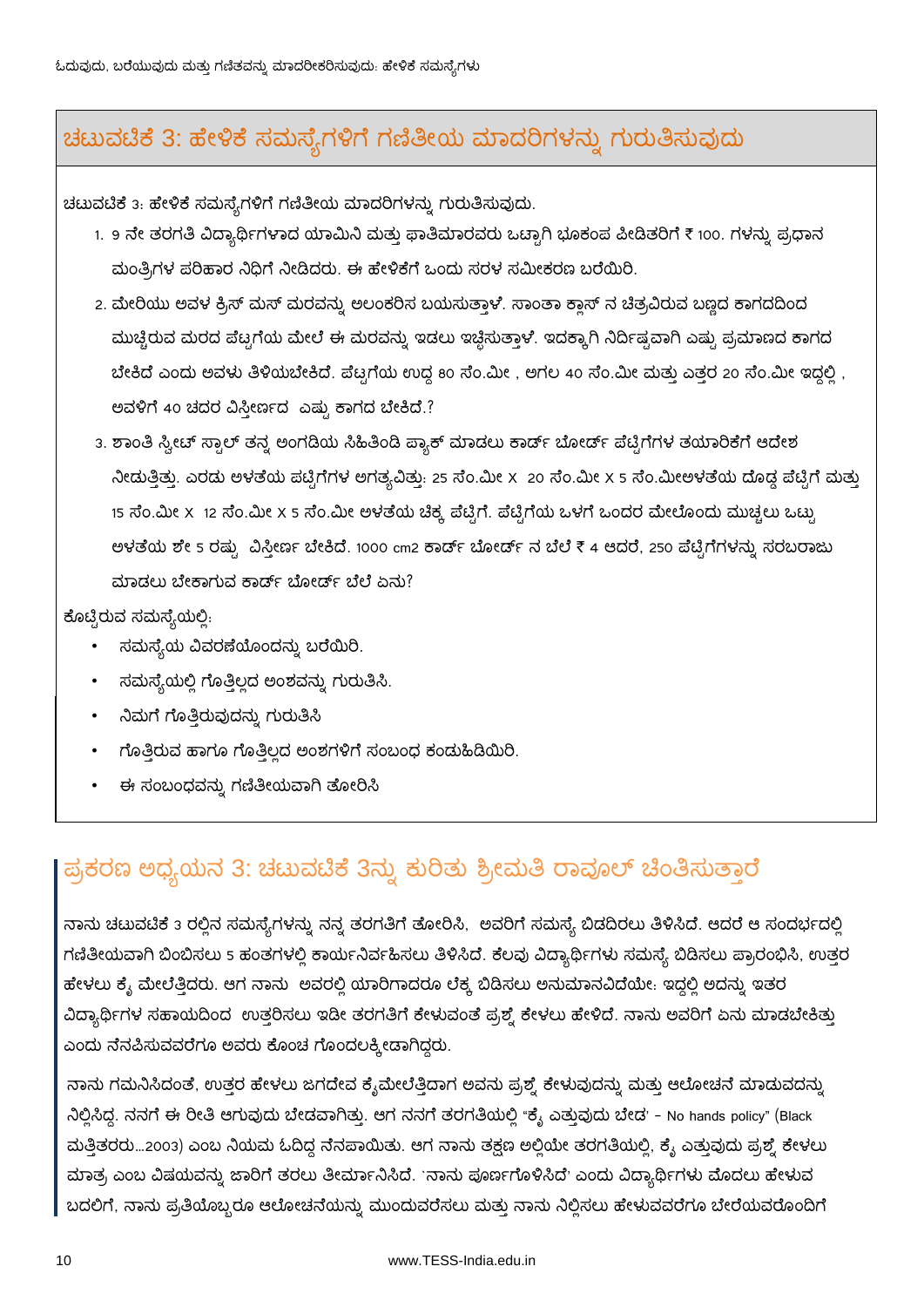ಚರ್ಚಿಸಲು ಬಯಸಿದೆ. ನನಗೆ ಉತ್ತರಬೇಕಿದ್ದಾಗ ನಿರ್ದಿಷ್ಟವಾಗಿ ಒಬ್ಬರನ್ನು ಕೇಳುತ್ತೇನೆ. ಇದರಿಂದ, ಉಳಿದವರು ಆಲೋಚಿಸುವುದನ್ನು ಮುಂದುವರೆಸಲು ಅನುವಾಗುತ್ತದೆ ಎಂದು ಹೇಳಿದೆ. ನನಗೆನಿಸುತ್ತದೆ, ನಾವೆಲ್ಲಾ, ` ಕೇಳುವುದಕ್ಕೆ ಮಾತ್ರ ಕೈ ಎತ್ತು' ಈ ರೀತಿಯ ತರಗತಿಯಲ್ಲಿರುವುದನ್ನು ಹೆಚ್ಚು ನೆನೆಸಿಕೊಂಡಾಗ ಹೆಚ್ಚಿನ ಆಲೋಚನೆ ನಡೆಯಲು ಸಾಧ್ಯವಾಗುತ್ತದೆ. . ಜಯದೇವ ಅಥವಾ ಇತರರು ತಮ್ಮ ಕೆಲಸ ಮುಗಿಸಿದಾಗ, ಅವರು

ಮೊದಲು ಉತ್ತರ ಹೇಳಲು ಅಥವಾ ಮುಗಿಸಲು ಸ್ಪರ್ಧಿಸುವ ಅಗತ್ಯವಿರದ ಕಾರಣ ಬೇರೆಯವರೊಂದಿಗೆ ತಮ್ಮ ಕೆಲಸದ ಕುರಿತು ಚರ್ಚೆ ಮುಂದುವರೆಸುವ ಸಾಧ್ಯತೆ ಹೆಚ್ಚಿದೆ. ಇದು ಎಲ್ಲಾ ತರಗತಿಗಳಲ್ಲಿ ಸಹಕಾರ ಮತ್ತು ಆತ್ಮ ವಿಶ್ವಾಸ ಹೆಚ್ಚಾಗುವಂತೆ ಮಾಡಿದೆ.

ಈ ರೀತಿಯಾಗಿ ಹೇಳಿಕೆ ಸಮಸ್ಯೆಗಳ ಮೇಲೆ ಗಮನ ಹರಿಸುವುದರಿಂದ ನಮ್ಮ ವಿದ್ಯಾರ್ಥಿಗಳು ಸಮಸ್ಯೆಗಳನ್ನು ಬಿಡಿಸಲು ಉತ್ಸುಕರಾಗುತ್ತಾರೆ. ಈಗ ತಮ್ಮ ತರಗತಿಯಲ್ಲಿ ಕೇಳಿಬರುತ್ತಿರುವ ಸಾಮಾನ್ಯ ಹೇಳಿಕೆ ` ಈ ರೀತಿಯಾದ ಗಣಿತ ಮಾದರಿಯನ್ನು ಮಾಡಬಹುದೇ?



### ನಿಲ್ಲಿ... ಆಲೋಚಿಸಿ

` ಕ್ಶೆ ಮೇಲೆತ್ತುವಂತಿಲ್ಲ' ಎಂಬ ಬೋಧನಾ ಪದ್ಧತಿ ಕುರಿತು ಯೋಚಿಸಿ. ನಿಮ್ಮ ವಿದ್ಯಾರ್ಥಿಗಳಿಗೆ ವಿಧಾನದ ಬಗ್ಗೆ ಯೋಚಿಸಲು ತಿಳಿಸಿದಾಗ ಉತ್ತರದೊಂದಿಗೆ ಕ್ಯೆ ಮೇಲೆತ್ತಿದರೆ, ಪ್ರಶ್ನೆ ಕೇಳುವುದಕ್ಕೆ ಹೊರತುಪಡಿಸಿ `ಕೈಮೇಲೆತ್ತುವಂತಿಲ್ಲ. ಈ ನಿಯಮ , ನಿಮ್ಮ ವಿದ್ಯಾರ್ಥಿಗಳು ಹೆಚ್ಚು ಸಮೂಹ ಕಲಿಕೆಗೆ ಮುಂದುವರೆದಂತೆ ಆಲೋಚನೆಗೆ ಮತ್ತು ಕಲಿಕೆಗೆ ಪ್ರೋತ್ಸಾಹ ನೀಡಿತೆ?

### 5 ಸಾರಾಂಶ

ಈ ಘಟಕವು ಹೇಳಿಕೆ ಸಮಸ್ಯೆಗಳನ್ನು ಅವುಗಳ ವಿಸ್ತುತ ದೃಷ್ಠಿಯಿಂದ ( wildest sense) ಬಿಡಿಸಲು ಕಲಿಸುವತ್ತ ಕೇಂದ್ರೀಕೃತವಾಗಿತ್ತು. ಸಂದರ್ಭ ಮತ್ತು ಗಣಿತ ನಡುವಿನ ಸಂಬಂಧ ಹಾಗೂ ಇದನ್ನು ಅರ್ಥಮಾಡಿಕೊಳ್ಳುವಲ್ಲಿ ವಿದ್ಯಾರ್ಥಿಗಳು ಎದುರಿಸುವ ಕೆಲವು ತಡೆಗಳ ಕುರಿತು ಚರ್ಚಿಸಿದೆ. ಈ ತಡೆಗಳಿಂದ ಹೊರಬರಲು ವಿದ್ಯಾರ್ಥಿಗಳು ಗಣಿತ ಸಮಸ್ಯೆಯನ್ನು ಓದಲು ಮತ್ತು ಬರೆಯಲು ಕೆಲವು ವಿಧಾನಗಳನ್ನು ಸೂಚಿಸಿದೆ. ಗಣಿತೀಯ ಮಾದರಿಗಳ ವಿಚಾರಗಳನ್ನು ಬಳಸಿಕೊಳ್ಳುವುದರಿಂದ ಹೇಳಿಕೆ ಸಮಸ್ಯೆಗಳು ನಿತ್ಯ ಜೀವನದ ನೈಜ ನಿರೂಪಣೆಯೇ ಆಗಬೇಕಾದ ಅಗತ್ಯವಿಲ್ಲವೆಂದು ಅರ್ಥಮಾಡಿಕೊಳ್ಳಲು ಸಹಾಯವಾಗುತ್ತದೆ.

ವಿದ್ಯಾರ್ಥಿಗಳ ಸ್ವಅನುಭವ ಆಧರಿಸಿ ಹೇಳಿಕೆ ಸಮಸ್ಯೆಗಳನ್ನು ಈ ರೀತಿ ಬಿಡಿಸುವುದರಿಂದ ಗಣಿತಕ್ಕೆ ಹೊಸ ಅರ್ಥ ನೀಡಬಲ್ಲದು. ಅವರು ಗಣಿತವನ್ನು ಅವರ ಸನ್ನಿವೇಶಗಳಿಗೆ ಮಾದರಿಯಾಗಿ ಬಳಸುವುದರಿಂದ ಅವರನ್ನು ಚಟುವಟಿಕೆಯಲ್ಲಿ ಸಕ್ರಿಯರಾಗಿ ಭಾಗಿಯಾಗಿಸಬಹುದು.



### ನಿಲ್ಲಿ... ಆಲೋಚಿಸಿ

ಬೇರೆ ಅಧ್ಯಾಯಗಳನ್ನು ಬೋಧಿಸುವಾಗ ಬಳಸಬಹುದಾದ ಈ ಘಟಕದಲ್ಲಿ ನೀವು ಬಳಸಿರುವ ಮೂರು ವಿಚಾರಗಳನ್ನು ಗುರುತಿಸಿ. ಈ ವಿಚಾರಗಳಲ್ಲಿ ಸಣ್ಣ ಬದಲಾವಣೆಗಳೊಂದಿಗೆ ಬಳಸಿಕೊಳ್ಳಬಹುದಾದ, ನೀವು ಶೀಘ್ರದಲ್ಲಿಯೇ ಬೋಧಿಸಬೇಕಾದ ಎರಡು ಅಧ್ಯಾಯಗಳನ್ನು ಗುರುತಿಸಿ.

ಸಂಪನ್ಮೂಲಗಳು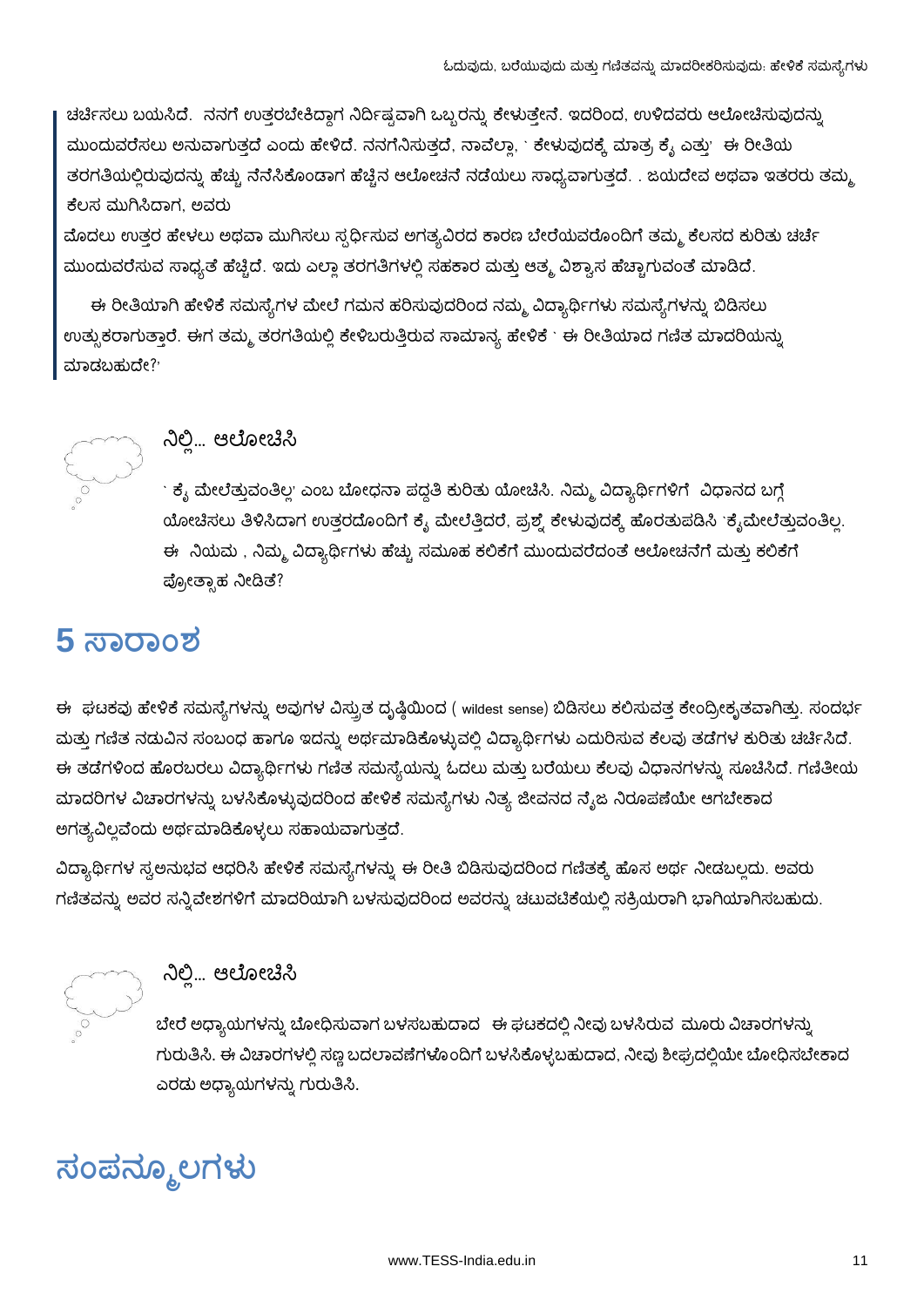### ಸಂಪನ್ಮೂಲ 3: NCF/NCFTEನ ಬೋಧನಾ ಅವಶ್ಯಕತೆಗಳು

ಈ ಘಟಕವು, ಈ ಕೆಳಗಿನ NCF (2005) ಮತ್ತು NCFTE (2009)ರ ಬೋಧನಾ ಅವಶ್ಯಕತೆಗಳನ್ನು ಸೇರಿಸುವ ಕೊಂಡಿಯಾಗಿದೆ ಮತ್ತು ಆ ಅವಶ್ಯಕತೆಗಳನ್ನು ಪೂರೈಸಲು ನಿಮಗೆ ಸಹಾಯವನ್ನು ಮಾಡುತ್ತದೆ.

- ಹಳೆಯ ನಿಯತಕಾಲಿಕೆಗಳು, ಮತ್ತು ಬ್ರೋಚರ್ ಗಳಿಂದ ಪೋಸ್ಸರ್ ಗಳನ್ನು ಮಾಡುವುದು.
- ್ಕುಯುಕ್ತಿಕ ಅನುಭವಗಳಿಂದ ಅರ್ಥಗಳನ್ನು ಶೋಧಿಸುವುದೇ ಕಲಿಕೆ ಮತ್ತು ಜ್ಞಾನದ ಉತ್ಪಾದನೆಯೆಂಬುದು ಚಿಂತನಶೀಲ ಕಲಿಕೆಯ ನಿರಂತರ ಪ್ರಕ್ರಿಯೆಯೆಂದು ಭಾವಿಸಿ.
- ಶಾಲಾ ಜ್ಞಾನವನ್ನು ಸಮುದಾಯದ ಜ್ಞಾನ ಮತ್ತು ಶಾಲೆಯ ಹೊರಗಿನ ಜೀವನದೊಂದಿಗೆ ಸಂಪರ್ಕ ಕಲ್ಪಿಸಿ.

### ಸಂಪನ್ಮೂಲ 4: ಜೋಡಿ ಕೆಲಸದ ಬಳಕೆ

ಪ್ರತಿದಿನದ ಸನ್ನಿವೇಶಗಳಲ್ಲಿ ಜನರು ಕೆಲಸದ ಜೊತೆಗೆ ಇತರರೊಂದಿಗೆ ಮಾತನಾಡುತ್ತಾರೆ ಮತ್ತು ಆಲಿಸುತ್ತಾರೆ, ಮತ್ತು ಅವರು ಏನನ್ನು ಮಾಡುತ್ತಾರೆ ಹಾಗೂ ಅದನ್ನು ಹೇಗೆ ಮಾಡುತ್ತಾರೆಂಬುದನ್ನು ನೋಡುತ್ತಾರೆ. ಹೀಗೆ ಜನರು ಕಲಿಯುತ್ತಾರೆ. ನಾವು ಬೇರೆಯವರೊಂದಿಗೆ ಮಾಡನಾಡುವುದರಿಂದ, ಹೊಸ ವಿಚಾರಗಳನ್ನು ಮತ್ತು ಮಾಹಿತಿಯನ್ನು ಪತ್ತೆ ಮಾಡುತ್ತೇವೆ. ತರಗತಿಯಲ್ಲಿ, ಪ್ರತಿಯೊಬ್ಬ ಶಿಕ್ಷಕ ಕೇಂದ್ರಿತವಾಗಿದ್ದರೆ, ಬಹಳಷ್ಟು ವಿದ್ಯಾರ್ಥಿಗಳಿಗೆ ಪ್ರಯತ್ನಿಸಲು ಅಥವಾ ಅವರ ಕಲಿಕೆಯನ್ನು ಪ್ರದರ್ಶಿಸಲು ಅಥವಾ ಪ್ರಶ್ನೆಗಳನ್ನು ಕೇಳಲು ಸಾಕಷ್ಟು ಸಮಯ ಸಿಗುವುದಿಲ್ಲ.

ಕೆಲವು ವಿದ್ಯಾರ್ಥಿಗಳು ಚಿಕ್ಕ ಉತ್ತರಗಳನ್ನು ಮಾತ್ರ ನೀಡಬಹುದು ಮತ್ತು ಇನ್ನೂ ಕೆಲವರು ಏನನ್ನೂ ಹೇಳದೆಯೂ ಇರಬಹುದು. ಇನ್ನು ದೊಡ್ಡ ತರಗತಿಯಲ್ಲಿ ಈ ಸನ್ನಿವೇಶವು ಇನ್ನೂ ಕೆಟ್ಟದಾಗಿರುತ್ತದೆ, ಕೇವಲ ಸಣ್ಣ ಪ್ರಮಾಣದ ವಿದ್ಯಾರ್ಥಿಗಳು ಮಾತ್ರ ಏನನ್ನಾದರೂ ಹೇಳುತ್ತಾರೆ.

#### ಜೋಡಿಕೆಲಸವನ್ನು ಏಕೆ ಬಳಸಬೇಕು?

ಜೋಡಿ ಕೆಲಸವು ವಿದ್ಯಾರ್ಥಿಗಳಿಗೆ ಮಾತನಾಡಲು ಮತ್ತು ಹೆಚ್ಚು ಕಲಿಯಲು ಇರುವ ಒಂದು ಸ್ವಾಭಾವಿಕ ಮಾರ್ಗವಾಗಿದೆ. ಇದು ಅವರಿಗೆ ಯೋಚಿಸಲು ಮತ್ತು ಹೊಸ ಭಾಷೆಯನ್ನು ಹಾಗೂ ವಿಚಾರಗಳನ್ನು ಪ್ರಯತ್ನಿಸಲು ಅವಕಾಶವನ್ನು ನೀಡುತ್ತದೆ. ವಿದ್ಯಾರ್ಥಿಗಳಿಗೆ ಹೊಸ ಕೌಶಲಗಳ ಮತ್ತು ಪರಿಕಲ್ಪನೆಗಳ ಮೂಲಕ ಕೆಲಸಮಾಡಲು ಆರಾಮದಾಯಕ ದಾರಿಯನ್ನು ಇದು ಒದಗಿಸುತ್ತದೆ ಮತ್ತು ದೊಡ್ಡ ತರಗತಿಗಳಲ್ಲಿಯೂ ಚೆನ್ನಾಗಿ ಕೆಲಸ ಮಾಡುತದೆ.

ಎಲ್ಲಾ ವಯಸ್ಸಿನವರಿಗೂ ಹಾಗೂ ವಿಷಯಗಳಿಗೂ ಜೋಡಿ ಕೆಲಸವು ಸೂಕ್ತವಾಗಿದೆ. ಇದು ವಿಶೇಷವಾಗಿ ಬಹುಭಾಷಾ, ಬಹುದರ್ಜೆಯ ತರಗತಿಗಳಲ್ಲಿ ಉಪಯುಕ್ತವಾಗುತ್ತದೆ, ಏಕೆಂದರೆ ಪರಸ್ಪರ ಸಹಾಯಮಾಡಲು ಜೋಡಿಗಳನ್ನು ವ್ಯವಸ್ಥೆ ಮಾಡಬಹುದು. ನಿಮ್ಮ ಎಲ್ಲಾ ವಿದ್ಯಾರ್ಥಿಗಳು ಚಟುವಟಿಕೆಯಲ್ಲಿ ಒಳಗೊಂಡಿದ್ದಾರೆ, ಕಲಿಯುತ್ತಿದ್ದಾರೆ ಮತ್ತು ಪ್ರಗತಿ ಹೊಂದುತ್ತಿದ್ದಾರೆ ಎಂಬುದನ್ನು ಖಚಿತಪಡಿಸಿಕೊಳ್ಳಲು ನೀವು ನಿರ್ದಿಷ್ಟ ಕಾರ್ಯಗಳನ್ನು ಯೋಜಿಸಲು ಮತ್ತು ಜೋಡಿ ಕೆಲಸವನ್ನು ನಿರ್ವಹಿಸಲು ವಾಡಿಕೆಗಳನ್ನು ಸ್ಥಾಪಿಸಲು ಈ ಜೋಡಿ ಕಾರ್ಯ ಅತ್ಯುತ್ತಮವಾಗಿ ಕೆಲಸ ಮಾಡುತ್ತದೆ. ಒಂದು ಸಾರಿ ಈ ವಾಡಿಕೆಯು ಸ್ಥಾಪಿತವಾದರೆ, ವಿದ್ಯಾರ್ಥಿಗಳು ಜೋಡಿಯಲ್ಲಿ ಚುರುಕಾಗಿ ಕೆಲಸ ಮಾಡುವುದಕ್ಕೆ ಶೀಘ್ರವಾಗಿ ಹೊಂದಿಕೊಳ್ಳುವುದನ್ನು ಮತ್ತು ಈ ರೀತಿಯಾಗಿ ಕಲಿಯುವುದನ್ನು ಆನಂದಿಸುವುದನ್ನು ಗಮನಿಸಬಹುದು.

#### ಜೋಡಿ ಕೆಲಸಕ್ಕೆ ಕಾರ್ಯಗಳು

ಕಲಿಕೆಯ ಉದ್ದೇಶಿತ ಫಲಿತಾಂಶದ ಆಧಾರದ ಮೇಲೆ ವಿವಿಧ ರೀತಿಯ ಜೋಡಿ ಕೆಲಸದ ಕಾರ್ಯಗಳನ್ನು ನೀವು ಬಳಸಬಹುದು. ಜೋಡಿ ಕೆಲಸದ ಕಾರ್ಯವು ಸೃಷ್ಟವಾಗಿರಬೇಕು ಮತ್ತು ಸೂಕ್ತವಾಗಿರಬೇಕು ಇದರಿಂದ ಒಬ್ಬರೇ ಕೆಲಸಮಾಡುವುದಕ್ಕಿಂತ ಹೆಚ್ಚಾಗಿ ಒಟ್ಟಿಗೆ ಕೆಲಸಮಾಡುವುದು ಕಲಿಕೆಗೆ ಸಹಾಯಮಾಡುತ್ತದೆ. ಅವರ ವಿಚಾರಗಳ ಬಗ್ಗೆ ಮಾತನಾಡುವುದರಿಂದ, ನಿಮ್ಮ ವಿದ್ಯಾರ್ಥಿಗಳು ಸ್ವಯಂಚಾಲಿತರಾಗಿ ಅದರ ಬಗ್ಗೆ ಯೋಚಿಸುವರು ಮತ್ತು ಅದನ್ನು ಮತ್ತಷ್ಟು ಬೆಳೆಸಲು ಸಹ ಯೋಚಿಸುವರು.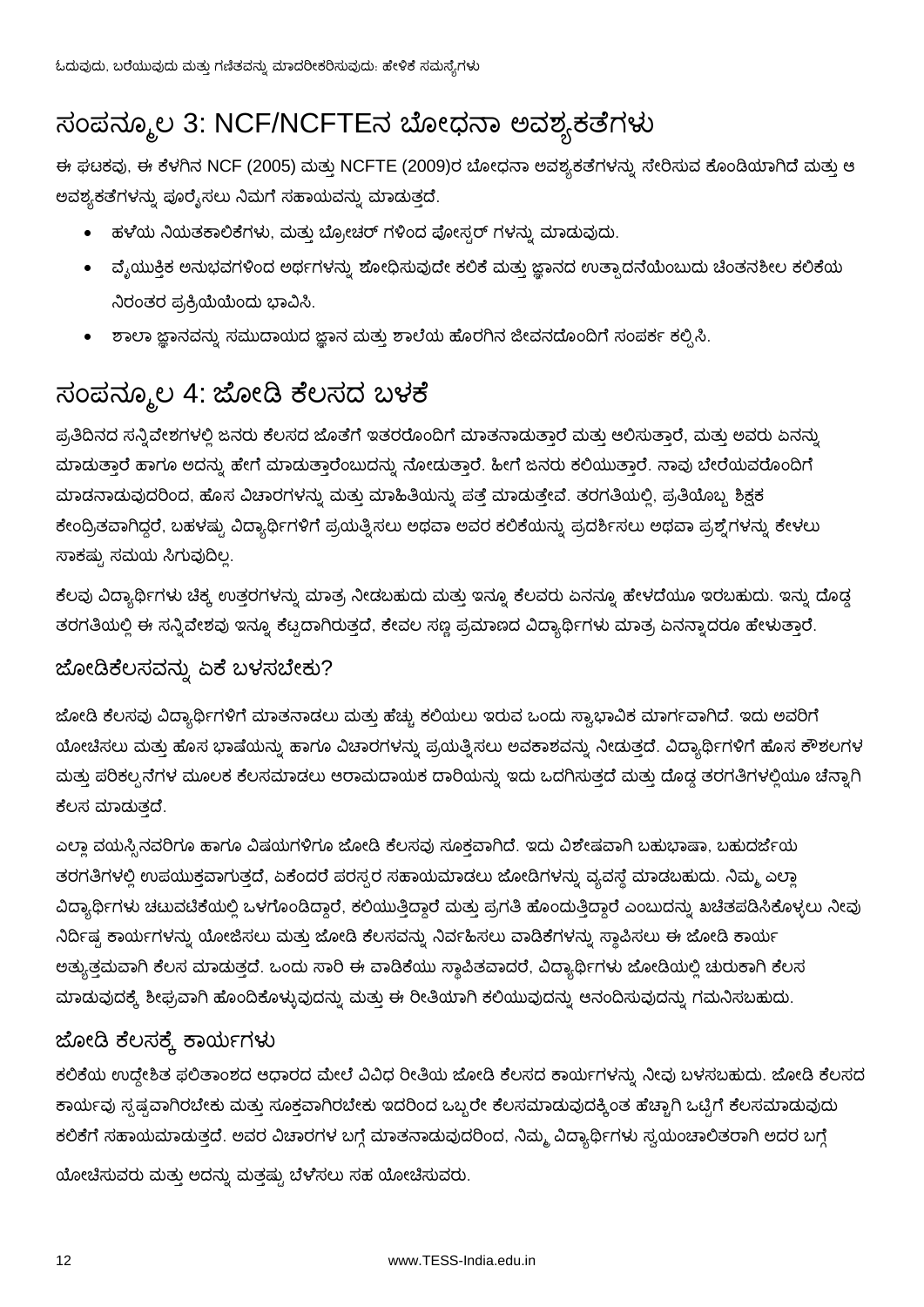ಜೋಡಿ ಕೆಲಸದ ಕಾರ್ಯಗಳು ಇವನ್ನು ಒಳಗೊಂಡಿರಬಹುದು:

- ಯೋಚಿಸಿ-ಜೋಡಿಯಾಗಿ-ಹಂಚಿಕೊಳ್ಳಿ. ವಿದ್ಯಾರ್ಥಿಗಳು ಸಮಸ್ಯೆಗಳ ಬಗ್ಗೆ ಅವರೇ ಯೋಚಿಸುತ್ತಾರೆ ಮತ್ತು ನಂತರ ಮೊದಲು ಜೋಡಿಯಾಗಿ ಕೆಲಸಮಾಡಿ ಸಾಧ್ಯವಿರುವ ಉತ್ತರಗಳನ್ನು ಕಂಡುಕೊಳ್ಳುತ್ತಾರೆ ಹಾಗೂ ಇತರ ವಿದ್ಯಾರ್ಥಿಗಳೊಂದಿಗೆ ಅವರ ಉತ್ತರಗಳನ್ನು ಹಂಚಿಕೊಳ್ಳುತ್ತಾರೆ. ಇದನ್ನು ಕಾಗುಣಿತ, ಲೆಕ್ಕಾಚಾರಗಳ ಮೂಲಕ ಕೆಲಸ ಮಾಡುವಾಗ, ವಸ್ತುಗಳನ್ನು ವಿಂಗಡನೆ ಮಾಡುವಾಗ ಅಥವಾ ಕ್ರಮವಾಗಿ ಜೋಡಿಸುವಾಗ, ವಿವಿಧ ದೃಷ್ಟಿಕೋನಗಳನ್ನು ನೀಡುವಾಗ, ಕಥೆಯಲ್ಲಿ ಬರುವ ಪಾತ್ರಗಳನ್ನು ನಟಿಸುವಾಗ ಮತು ಮುಂತಾದ ಸಂದರ್ಭಗಳಲ್ಲಿ ಬಳಸಬಹುದು.
- ್ಷವಾಹಿತಿಯನ್ನು ಹಂಚುವುದು. ತರಗತಿಯ ಅರ್ಧದಷ್ಟು ವಿದ್ಯಾರ್ಥಿಗಳಿಗೆ ವಿಷಯದ ಒಂದು ಅಂಶದ ಮೇಲೆ ಮಾಹಿತಿಯನ್ನು ನೀಡುವುದು, ಇನ್ನುಳಿದ ಅರ್ಧದಷ್ಟು ವಿದ್ಯಾರ್ಥಿಗಳಿಗೆ ವಿಷಯದ ವಿವಿಧ ಅಂಶದ ಬಗ್ಗೆ ಮಾಹಿತಿ ನೀಡುವುದು. ನಂತರ ಅವರ<mark>ು</mark> ಸಮಸ್ಯೆಯನ್ನು ಬಗೆಹರಿಸಲು ಅಥವಾ ಒಂದು ನಿರ್ಧಾರಕ್ಕೆ ಬರಲು ಅವರ ಮಾಹಿತಿಯನ್ನು ಹಂಚಿಕೊಳ್ಳಲು ಜೋಡಿಯಾಗಿ ಕೆಲಸಮಾದುವರು.
- ಆಲಿಸುವ ಕೌಶಲವನ್ನು ಅಭ್ಯಾಸ ಮಾಡುವುದು. ಒಬ್ಬ ವಿದ್ಯಾರ್ಥಿ ಒಂದು ಕಥೆಯನ್ನು ಓದಬಹುದು ಮತ್ತು ಮತ್ತೊಬ್ಬರು ಪ್ರಶ್ನೆಗಳನ್ನು ಕೇಳಬಹುದು. ಒಬ್ಬ ವಿದ್ಯಾರ್ಥಿ ಇಂಗ್ಲೀಷಿನ ಒಂದು ವಾಕ್ಯ ವೃಂದವನ್ನು ಓದಬಹುದು, ಮತ್ತೊಬ್ಬರು ಅದನ್ನು ಬರೆಯಲು ಪ್ರಯತ್ನಿಸಬಹುದು. ಒಬ್ಬ ವಿದ್ಯಾರ್ಥಿ ಒಂದು ಚಿತ್ರವನ್ನು ಅಥವಾ ನಕ್ಷೆಯನ್ನು ವಿವರಿಸಬಹುದು ಮತ್ತೊಬ್ಬರು ಅದರ ವಿವರಣೆಯ ಆಧಾರದ ಮೇಲೆ ಚಿತ್ರಿಸಲು ಪ್ರಯತ್ನಿಸಬಹುದು.
- ಸೂಚನೆಗಳನ್ನು ಅನುಸರಿಸುವುದು. ಒಬ್ಬ ವಿದ್ಯಾರ್ಥಿಯು ಮತ್ತೊಬ್ಬ ವಿದ್ಯಾರ್ಥಿಯ ಕಾರ್ಯವನ್ನು ಪೂರ್ಣಗೊಳಿಸಲು ಸೂಚನೆಗಳನ್ನು ಓದಬಹುದು.
- ್**ಕಥೆ ಹೇಳುವುದು ಅಥವಾ ಪಾತ್ರಾಭಿನಯ**: ವಿದ್ಯಾರ್ಥಿಗಳು ಒಂದು ಕಥೆಯನ್ನು ಅಥವಾ ಅವರು ಕಲಿಯುತ್ತಿರುವ ಭಾಷೆಯಲ್ಲಿ ಸಂಭಾಷಣೆಯ ಒಂದು ತುಣುಕನ್ನು ರಚೆಸಲು ಜೋಡಿಯಾಗಿ ಕೆಲಸ ಮಾಡಬಹುದು.

### ಎಲ್ಲರನ್ನೂ ಸೇರಿಸಿಕೊಳ್ಳಲು ಜೋಡಿಗಳ ನಿರ್ವಹಣೆ?

ಜೋಡಿ ಕೆಲಸವು ಎಲ್ಲರನ್ನೂ ಸೇರಿಸಿಕೊಳ್ಳುವುದಾಗಿದೆ. ವಿದ್ಯಾರ್ಥಿಗಳು ಭಿನ್ನವಾಗಿರುವುದರಿಂದ ಜೋಡಿಯನ್ನು ವ್ಯವಸ್ಥೆಗೊಳಿಸಬೇಕಾಗುತ್ತದೆ, ಇದರಿಂದ ಎಲ್ಲರೂ ಅವರು ಏನನ್ನು ಮಾಡಬೇಕಾಗಿದೆ, ಏನನ್ನು ಕಲಿಯುತ್ತಿದ್ದಾರೆ ಮತ್ತು ನಿಮ್ಮ ನಿರೀಕ್ಷೆಗಳೇನಿವೆ ಎಂಬುದನ್ನು ತಿಳಿಯುತ್ತಾರೆ. ನಿಮ್ಮ ತರಗತಿಯಲ್ಲಿ, ಜೋಡಿ ಕೆಲಸದ ವಾಡಿಕೆಯನ್ನು ಸ್ಥಾಪಿಸಲು, ನೀವು ಈ ಕೆಳಗಿನವುಗಳನ್ನು ಮಾಡಬೇಕು.

- ವಿದ್ಯಾರ್ಥಿಗಳು ಜೋಡಿಯಾಗಿ ಕೆಲಸಮಾಡುತ್ತಿರುವ, ಅವರನ್ನು ನಿರ್ವಹಿಸಿ. ಕೆಲವು ಬಾರಿ ವಿದ್ಯಾರ್ಥಿಗಳು ಸ್ತೇಹಿತರೊಂದಿಗೆ ಜೋಡಿಯಾಗಿ ಕೆಲಸ ಮಾಡುತ್ತಾರೆ, ಕೆಲವೊಮ್ಮೆ ಅವರು ಮಾಡುವುದಿಲ್ಲ. ಅವರ ಕಲಿಕೆಯನ್ನು ಗರಿಷ್ಟಗೊಳಿಸಲು ನೀವು ಅವರಿಗೆ ಸಹಾಯ ಮಾಡಲು ಜೋಡಿಗಳನ್ನು ನೀವೇ ನಿರ್ಧರಿಸುತ್ತೀರ ಎಂಬುದನ್ನು ಅವರು ಅರ್ಥ ಮಾಡಿಕೊಂಡಿದ್ದಾರೆ ಎಂಬುದನ್ನು ಅವರು ಖಚಿತಪಡಿಸಿಕೊಳ್ಳಿ.
- ಇನ್ನೂ ಹೆಚ್ಚಿನ ಸವಾಲನ್ನು ಉಂಟುಮಾಡಲು, ಕೆಲವೊಮ್ಮೆ ನೀವು ಮಿಶ್ರಿತ ಸಾಮರ್ಥ್ಯವುಳ್ಳ ಮತ್ತು ವಿವಿಧ ಭಾಷೆಗಳ ವಿದ್ಯಾರ್ಥಿಗಳನ್ನು ಜೋಡಿಯಾಗಿ ಮಾಡಬೇಕಾಗುತ್ತದೆ. ಇದರಿಂದ, ಅವರು ಪರಸ್ಪರರಿಗೆ ಸಹಾಯ ಮಾಡಬಹುದು; ಇನ್ನು ಬೇರೆ ಸಮಯದಲ್ಲಿ ನೀವು ಒಂದೇ ಮಟ್ಟದಲ್ಲಿ ಕೆಲಸ ಮಾಡುವ ವಿದ್ಯಾರ್ಥಿಗಳನ್ನು ಜೋಡಿ ಮಾಡಬಹುದು.
- ನೀವು ನಿಮ್ಮ ವಿದ್ಯಾರ್ಥಿಗಳ ಸಾಮರ್ಥ್ಯಗಳನ್ನು ತಿಳಿಯಲು ಮತ್ತು ಅದರಂತೆ ಅವರನ್ನು ಜೋಡಿ ಮಾಡಲು ಸಾಧ್ಯವಾಗಲು ದಾಖಲೆಗಳನ್ನು ಇಡಿ.
- ಕುಟುಂಬದಲ್ಲಿ ಮತ್ತು ಸಮುದಾಯದಲ್ಲಿ ಜನರು ಸಹಯೋಗದಿಂದ ಹೇಗೆ ಕೆಲಸ ಮಾಡುತ್ತಾರೆಂಬ ಸಂದರ್ಭಗಳನ್ನು ಉದಾಹರಣೆಗಳನ್ನಾಗಿ ಬಳಸಿ ಆರಂಭದಲ್ಲಿ ವಿದ್ಯಾರ್ಥಿಗಳಿಗೆ ಜೋಡಿ ಕೆಲಸದ ಲಾಭಗಳನ್ನು ನೀವು ವಿವರಿಸಿ.
- ಆರಂಭದ ಕಾರ್ಯಗಳನ್ನು ಸಂಕ್ಷಿಪ್ತವಾಗಿ ಮತ್ತು ಸೃಷ್ಟವಾಗಿರಿಸಿ.
- ನೀವು ಬಯಸಿದಂತೆ ಅವರು ಕೆಲಸ ಮಾಡುತ್ತಿರುವವರೇ ಎಂಬುದನ್ನು ಖಚಿತಪಡಿಸಿಕೊಳ್ಳಲು ವಿದ್ಯಾರ್ಥಿ ಜೋಡಿಗಳನ್ನು ಮೇಲ್ವಿಚಾರಣೆ ಮಾಡಿ.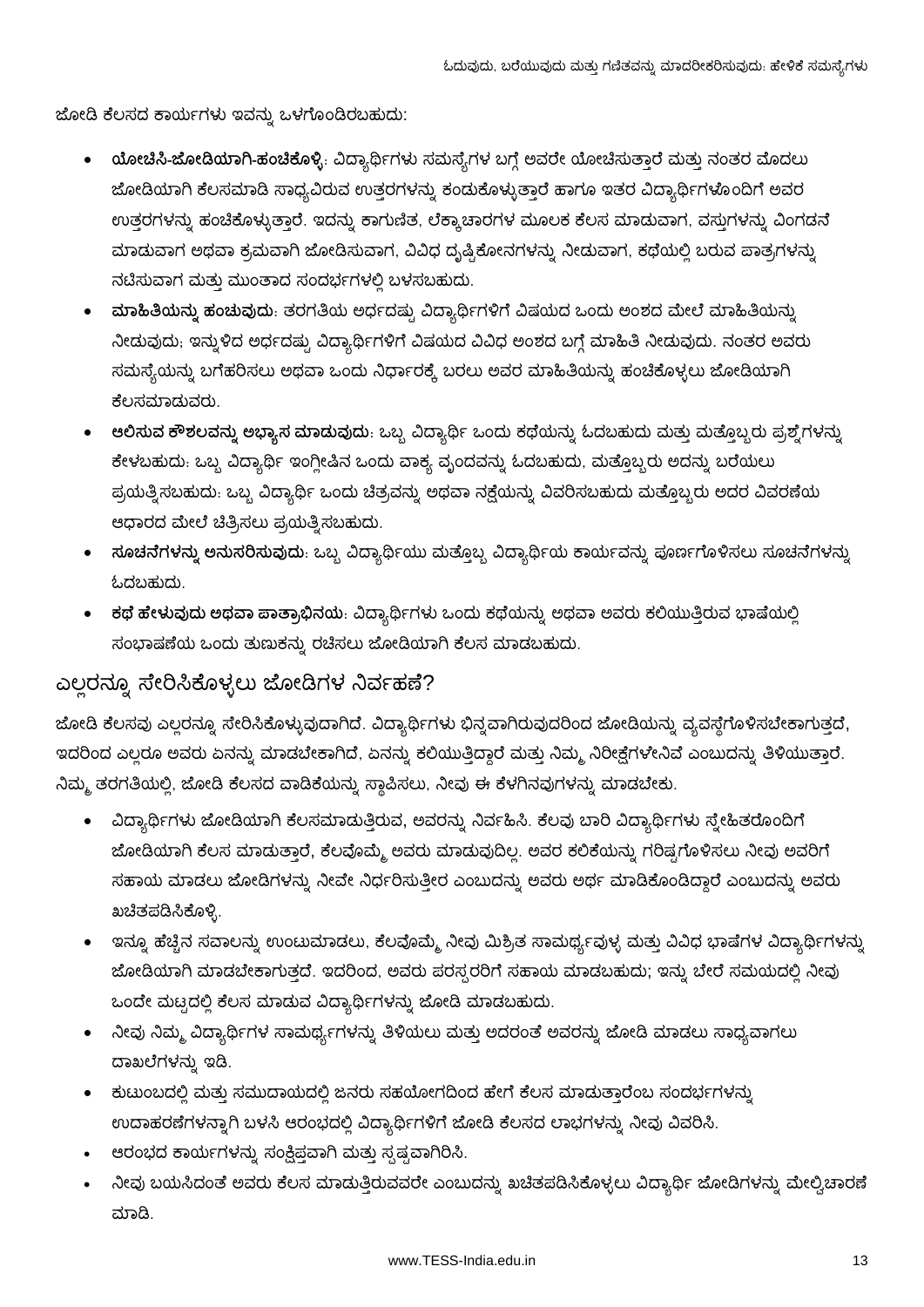- ವಿದ್ಯಾರ್ಥಿಗಳಿಗೆ ಅವರ ಜೋಡಿಯಲ್ಲಿ ಪಾತ್ರಗಳನ್ನು ಅಥವಾ ಜವಬ್ದಾರಿಗಳನ್ನು ನೀಡಿ, ಅವು ಯಾವುವೆಂದರೆ ಒಂದು ಕಥೆಯಲ್ಲಿನ ಎರಡು ಪಾತ್ರಗಳು ಅಥವಾ ಸರಳ ಚೀಟಿಗಳಾದ 'i' ಮತ್ತು '2' ಅಥವಾ 'A' ಮತ್ತು 'B' ಇದನ್ನು ಅವರು ಪರಸ್ಪರ ಮುಖಾಮುಖಿಯಾಗುವ ಮೊದಲು ಮಾಡಿ, ಇದರಿಂದ ಅವರು ನೀವು ಹೇಳುವುದನ್ನು ಸರಿಯಾಗಿ ಕೇಳಿಸಿಕೊಳ್ಳಬಹುದು.
- ವಿದ್ಯಾರ್ಥಿಗಳು ಪರಸ್ಸರ ಮುಖಾಮುಖಿಯಾಗಿ ಸುಲಭವಾಗಿ ಚಲಿಸಲು ಮತ್ತು ತಿರುಗಲು ಆಗುವಂತೆ ಕುಳಿತುಕೊಂಡಿರುವರೇ ಎಂಬುದನ್ನು ಖಚಿತಪಡಿಸಿಕೊಳ್ಳಿ.

ಜೋಡಿ ಕೆಲಸದ ಸಮಯದಲ್ಲಿ, ಪ್ರತಿ ಕಾರ್ಯಕ್ಕೂ ಅವರಿಗೆ ಎಷ್ಟು ಸಮಯವಿದೆ ಎಂಬುದನ್ನು ನಿಮ್ಮ ವಿದ್ಯಾರ್ಥಿಗಳಿಗೆ ಹೇಳಿ ಮತ್ತು ಕ್ರಮಬದ್ಧವಾಗಿ ಸಮಯವನ್ನು ನಿಗದಿಪಡಿಸಿ. ಪರಸ್ಪರ ಸಹಾಯಮಾಡುತ್ತಿರುವ ಮತ್ತು ಕಾರ್ಯದಲ್ಲಿ ಮಗ್ನರಾಗಿರುವ ಜೋಡಿಗಳಿಗೆ ಪ್ರಶಂಸೆ ಮಾಡಿ. ಜೋಡಿಗಳಿಗೆ ಕಾರ್ಯಗಳಲ್ಲಿ ತೊಡಗಿಸಿಕೊಳ್ಳಲು ಮತ್ತು ಅವರದೇ ಸ್ವಂತ ಪರಿಹಾರಗಳನ್ನು ಕಂಡುಕೊಳ್ಳಲು ಸಮಯವನ್ನು ನೀಡಿ. ವಿದ್ಯಾರ್ಥಿಗಳಿಗೆ ಆಲೋಚಿಸಲು ಸಮಯ ತೆಗೆದುಕೊಳ್ಳುವುದು ಮತ್ತು ಅವರು ಏನನ್ನು ಮಾಡಬಲ್ಲರು ಎಂಬುದನ್ನು ತೋರಿಸುವ ಮುಂಚೆ ಶೀಘ್ರವಾಗಿ ಚಟುವಟಿಕೆಯಲ್ಲಿ ಪಾಲ್ಗೊಳ್ಳಲು ಅವರು ಕಾತುರರಾಗಬಹುದು. ಪ್ರತಿಯೊಬ್ಬರೂ ಮಾತನಾಡುವ ಮತ್ತು ಕೆಲಸ ಮಾಡುವ ವಾತಾವರಣವನ್ನು ಹೆಚ್ಚಿನ ವಿದ್ಯಾರ್ಥಿಗಳು ಆನಂದಿಸುತ್ತಾರೆ. ನೀವು ತರಗತಿಯಲ್ಲಿ ಎಲ್ಲಾ ಕಡೆ ಸುತ್ತಾಡುತ್ತಾ ಅವರನ್ನು ಗಮನಿಸಿದಾಗ ಮತ್ತು ಕೇಳಿಸಿಕೊಳ್ಳುವಾಗ ಯಾರು ಆನಂದಾಯಕವಾಗಿ ಒಟ್ಟಿಗೆ ಕೆಲಸಮಾಡುತ್ತಿದ್ದಾರೆ ಎಂಬುದನ್ನು ಬರೆದಿಟ್ಟುಕೊಳ್ಳಿ, ಯಾರು ತೊಡಗಿಸಿಕೊಂಡಿಲ್ಲವೋ ಅವರ ಬಗ್ಗೆ ಎಚ್ಚರಿಕೆ ವಹಿಸಿ ಮತ್ತು ಯಾವುದೇ ಸಾಮಾನ್ಯ ದೋಷಗಳನ್ನು, ಉತ್ತಮ ವಿಚಾರಗಳನ್ನು ಅಥವಾ ಸಾರಾಂಶದ ಅಂಶಗಳನ್ನು ಪಟ್ಟಿಮಾಡಿ.

ಕಾರ್ಯದ ಕೊನೆಯಲ್ಲಿ ವಿದ್ಯಾರ್ಥಿಗಳು ಏನನ್ನು ಅಭಿವೃದ್ದಿಪಡಿಸಿದ್ದಾರೋ ಅದರಲ್ಲಿ ಸಂಬಂಧವನ್ನು ಕಲ್ಪಿಸುವ ಪಾತ್ರ ನಿಮಗೆ ಇದೆ. ಅವರ ಕೆಲಸವನ್ನು ತೋರಿಸಲು ನೀವು ಕೆಲವು ಜೋಡಿಗಳನ್ನು ಆಯ್ಕೆ ಮಾಡಿಕೊಳ್ಳಬಹುದು ಅಥವಾ ಇದರ ಸಾರಾಂಶವನ್ನು ನೀವು ಅವರಿಗೆ ತಿಳಿಸಬಹುದು. ಒಟ್ಟಿಗೆ ಕೆಲಸ ಮಾಡುವುದರಿಂದ ವಿದ್ಯಾರ್ಥಿಗಳು ಸಾಧನೆಗಳ ಅರಿವನ್ನು ಅನುಭವಿಸಬಹುದು. ತುಂಬಾ ಹೆಚ್ಚು ಸಮಯವನ್ನು ತೆಗೆದುಕೊಳ್ಳುವುದರಿಂದ ನಿಮಗೆ ಪ್ರತಿ ಜೋಡಿಯೂ ವರದಿ ನೀಡಬೇಕಾದ ಅಗತ್ಯವಿರುವುದಿಲ್ಲ. ಆದರೆ, ನಿಮ್ಮ ವೀಕ್ಷಣೆಯಿಂದ ಧನಾತ್ಮಕವಾದ ಕೊಡುಗೆಗಳನ್ನು ನೀಡಲು ಶಕ್ತರಾಗಿದ್ದಾರೆ ಎಂದು ನಿಮಗೆ ಗೊತ್ತಿರುವ ವಿದ್ಯಾರ್ಥಿಗಳನ್ನು ಆಯ್ಕೆ ಮಾಡಿಕೊಳ್ಳಬಹುದು. ಅದು ಇತರರಿಗೆ ಕಲಿಯಲು ಸಹಾಯವಾಗುತ್ತದೆ. ಸಾಮಾನ್ಯವಾಗಿ ಆತ್ಮವಿಶ್ವಾಸವನ್ನು ಬೆಳಸಿಕೊಳ್ಳುವದರಲ್ಲಿ ಅಂಜುಬುರುಕರಾಗಿರುವ ವಿದ್ಯಾರ್ಥಿಗಳಿಗೆ ಇದು ಒಂದು ಅವಕಾಶವಾಗಬಹುದು.

ಒಂದು ವೇಳೆ ನೀವು ವಿದ್ಯಾರ್ಥಿಗಳಿಗೆ ಸಮಸ್ಯೆಯನ್ನು ಬಗೆಹರಿಸಲು ನೀಡಿದ್ದರೆ, ನೀವು ಒಂದು ಮಾದರಿ ಉತ್ತರವನ್ನು ಕೊಡಬಹುದು ಮತ್ತು ನಂತರ ಅವರ ಉತ್ತರವನ್ನು ಜೋಡಿಯಲ್ಲಿ ಚರ್ಚಿಸಿ ಸುಧಾರಿಸಿಕೊಳ್ಳಲು ಹೇಳಬಹುದು. ಇದು ಅವರ ಸ್ವಂತ ಕಲಿಕೆಯ ಬಗ್ಗೆ ಯೋಚಿಸಲು ಮತ್ತು ಅವರ ತಪ್ಪುಗಳಿಂದ ಕಲಿಯಲು ಅವರಿಗೇ ಸಹಾಯ ಮಾಡುತದೆ.

ಒಂದು ವೇಳೆ ನೀವು ಜೋಡಿ ಕೆಲಸಕ್ಕೆ ಹೊಸಬರಾಗಿದ್ದರೆ, ನೀವು ಮಾಡಬೇಕಿಂದಿರುವ ಕಾರ್ಯದಲ್ಲಿನ ಯಾವುದೇ ಬದಲಾವಣೆಯನ್ನು, ಸಮಯವನ್ನು ಮತ್ತು ಜೋಡಿಗಳ ಸಂಯೋಜನೆಗಳನ್ನು ಪಟ್ಟಿ ಮಾಡುವುದು ಮುಖ್ಯವಾಗಿದೆ. ಇದು ಪ್ರಮುಖವಾಗಿದೆ ಏಕೆಂದರೆ, ನೀವು ಈ ರೀತಿಯಲ್ಲೇ ಕಲಿಯಲು ಸಾಧ್ಯ ಮತ್ತು ನಿಮ್ಮ ಬೋಧನೆಯನ್ನು ಸುಧಾರಿಸಿಕೊಳ್ಳುವಿರಿ. ಯಶಸ್ಸಿ ಜೋಡಿ ಕಾರ್ಯವನ್ನು ಸಂಘಟಿಸುವುದು, ಉತ್ತಮ ಸಮಯದ ನಿರ್ವಹಿಸುವಿಕೆ ಮತ್ತು ಸ್ವಷ್ನ ಸೂಚನೆಗಳಿಗೆ ಕೊಂಡಿಯಾಗಿರುವುದಲ್ಲದೇ ಅಡಕವಾಗಿರುವುದನ್ನು ಸಹ ಸಾರಾಂಶೀಕರಿಸುತ್ತದೆ -ಇದಕ್ಕೆಲ್ಲಾ ಅಭ್ಯಾಸ ಬೇಕು.

#### **(Gloassary)**

 - modeling - meta cognition ವ್ಯಕ್ತಿಯಲ್ಲಿ ಅರಿವು ಇರುವಿಕೆ - empherically - decoding - extended vision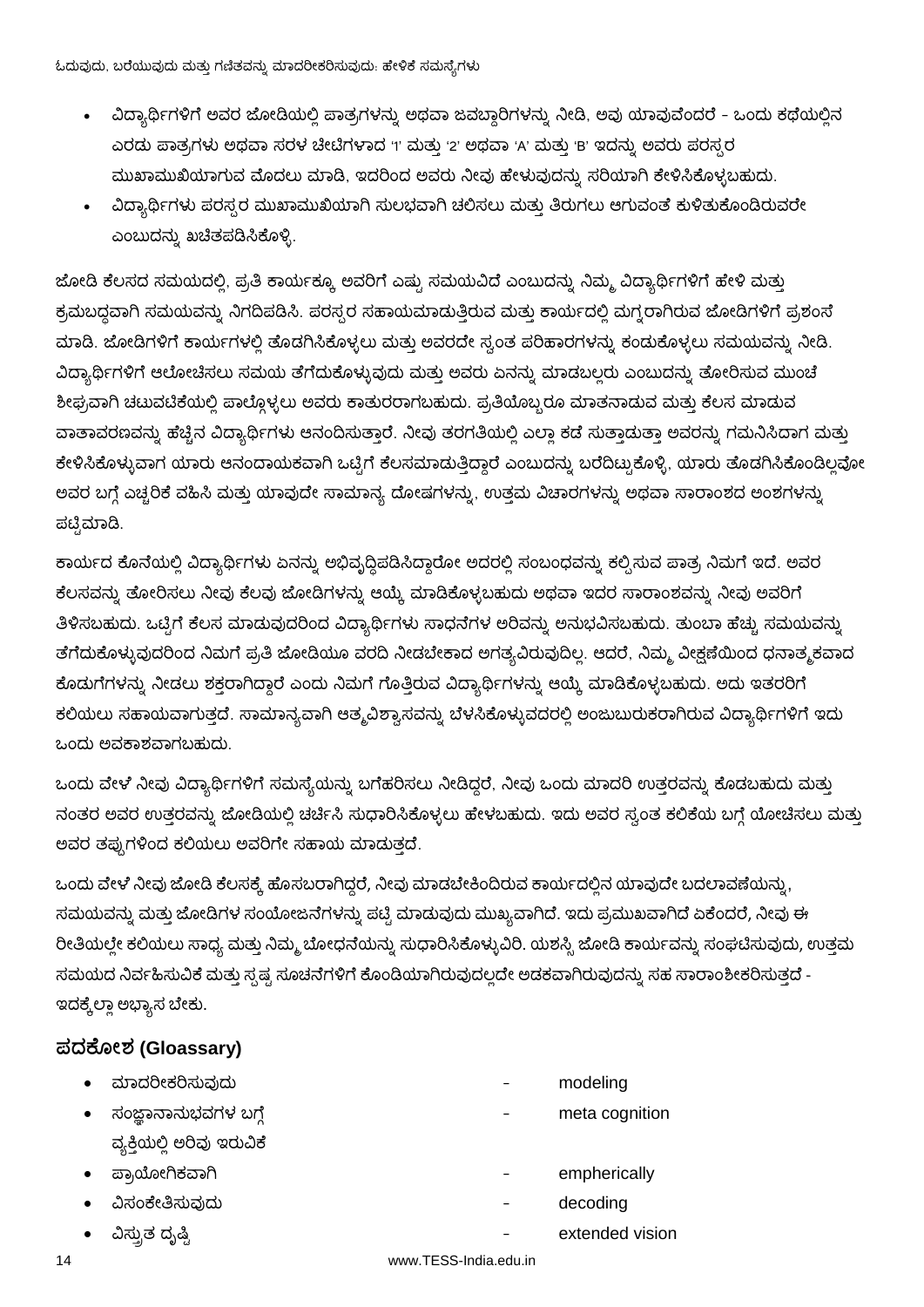# **Additional resources**

- A newly developed maths portal by the Karnataka government: http://karnatakaeducation.org.in/KOER/en/index.php/Portal:Mathematics
- Class X maths study material: http://www.zietmysore.org/stud\_mats/X/maths.pdf
- National Centre for Excellence in the Teaching of Mathematics: https://www.ncetm.org.uk/
- National STEM Centre: http://www.nationalstemcentre.org.uk/
- OpenLearn: http://www.open.edu/openlearn/
- BBC Bitesize: http://www.bbc.co.uk/bitesize/
- Khan Academy's math section: https://www.khanacademy.org/math
- NRICH: http://nrich.maths.org/frontpage
- Mathcelebration: http://www.mathcelebration.com/
- Art of Problem Solving's resources page: http://www.artofproblemsolving.com/Resources/index.php
- Teachnology: http://www.teach-nology.com/worksheets/math/
- Maths is Fun: http://www.mathsisfun.com/
- National Council of Educational Research and Training's textbooks for teaching mathematics and for teacher training of mathematics: http://www.ncert.nic.in/ncerts/textbook/textbook.htm
- LMT-01 *Learning Mathematics*, Block 1 ('Approaches to Learning') Block 2 ('Encouraging Learning in the Classroom'), Block 6 ('Thinking Mathematically'): http://www.ignou4ublog.com/2013/06/ignoulmt-01-study-materialbooks.html
- *Learning Curve* and *At Right Angles*, periodicals about mathematics and its teaching: http://azimpremjifoundation.org/Foundation\_Publications
- Central Board of Secondary Education's books and support material (also including the *Teachers Manual for Formative Assessment – Mathematics (Class IX)*) – select 'CBSE publications', then 'Books and support material': http://cbse.nic.in/welcome.htm
- Karnataka State's Mathematics Textbooks VIII, IX and X standard.

# **References/bibliography**

Black, P., Harrison, C., Lee, C., Marshall, B. and Wiliam, D. (2003) *Assessment for Learning: Putting it into Practice*. Buckingham: Open University Press.

Morales, R.V., Shute, V.J. and Pellegrino, J.W. (1985) 'Developmental differences in understanding and solving simple mathematics word problems', *Cognition & Instruction*, vol. 2, no. 1, p. 41.

National Council of Educational Research and Training (2005) *National Curriculum Framework (NCF)*. New Delhi: NCERT.

National Council of Educational Research and Training (2009) *National Curriculum Framework for Teacher Education (NCFTE)*. New Delhi: NCERT

National Council of Educational Research and Training (2012a) *Mathematics Textbook for Class IX*. New Delhi: NCERT.

National Council of Educational Research and Training (2012b) *Mathematics Textbook for Class X*. New Delhi: NCERT.

Nunes, T. (1993) 'Learning mathematics: perspectives from everyday life', in Davis, R. and Maher, C.